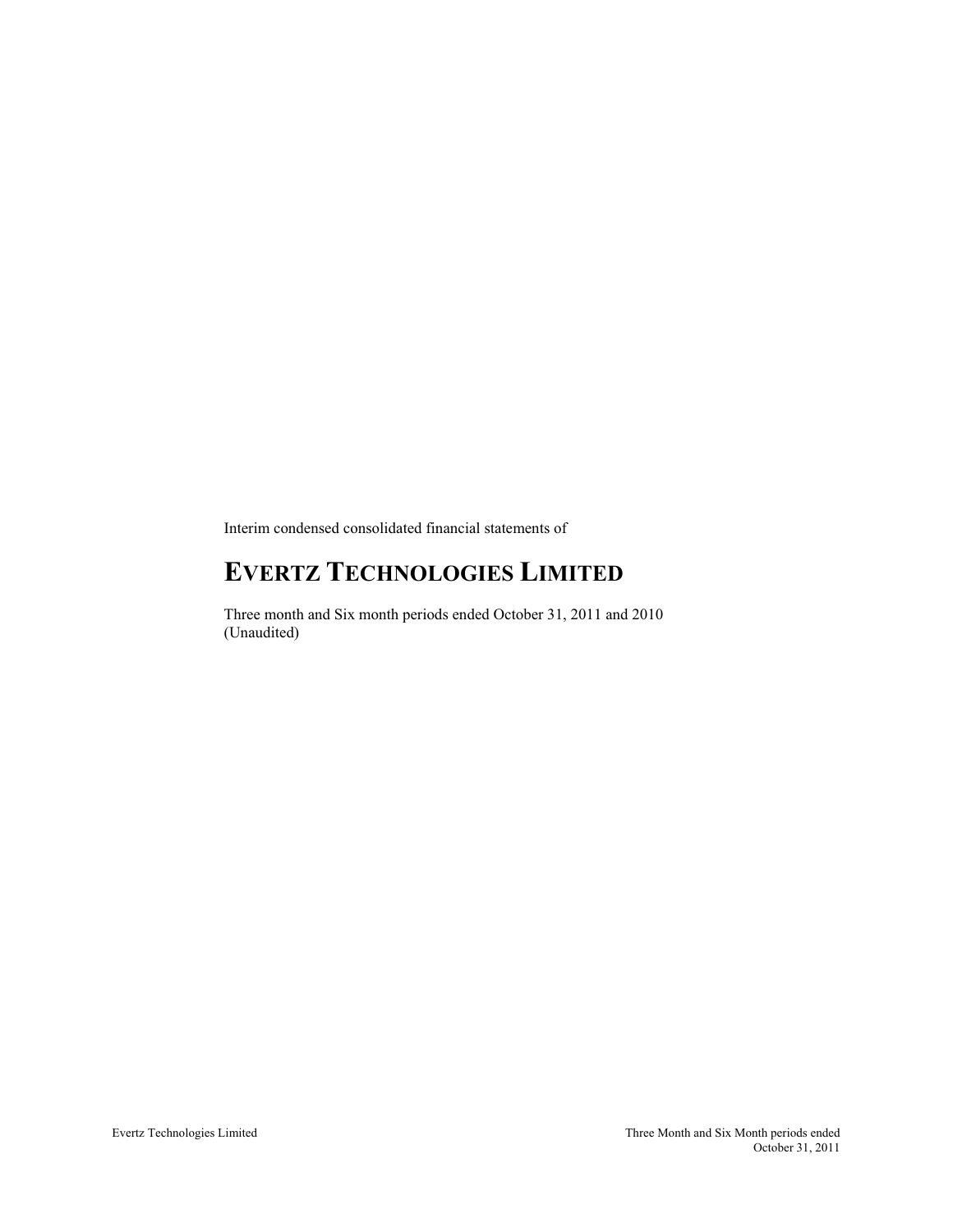# **MANAGEMENT REPORT**

The management of Evertz Technologies Limited ("the Company") is responsible for the preparation of the accompanying interim condensed consolidated financial statements. The interim condensed consolidated financial statements have been prepared in accordance with International Financial Reporting Standards and are considered by management to present fairly the consolidated financial position, operating results and cash flows of the Company.

These interim condensed consolidated financial statements have not been reviewed by the auditor. These interim condensed consolidated financial statements are unaudited and include all adjustment, consisting of normal and recurring items, that management considers necessary for a fair presentation of the consolidated financial position, results of operations and cash flows.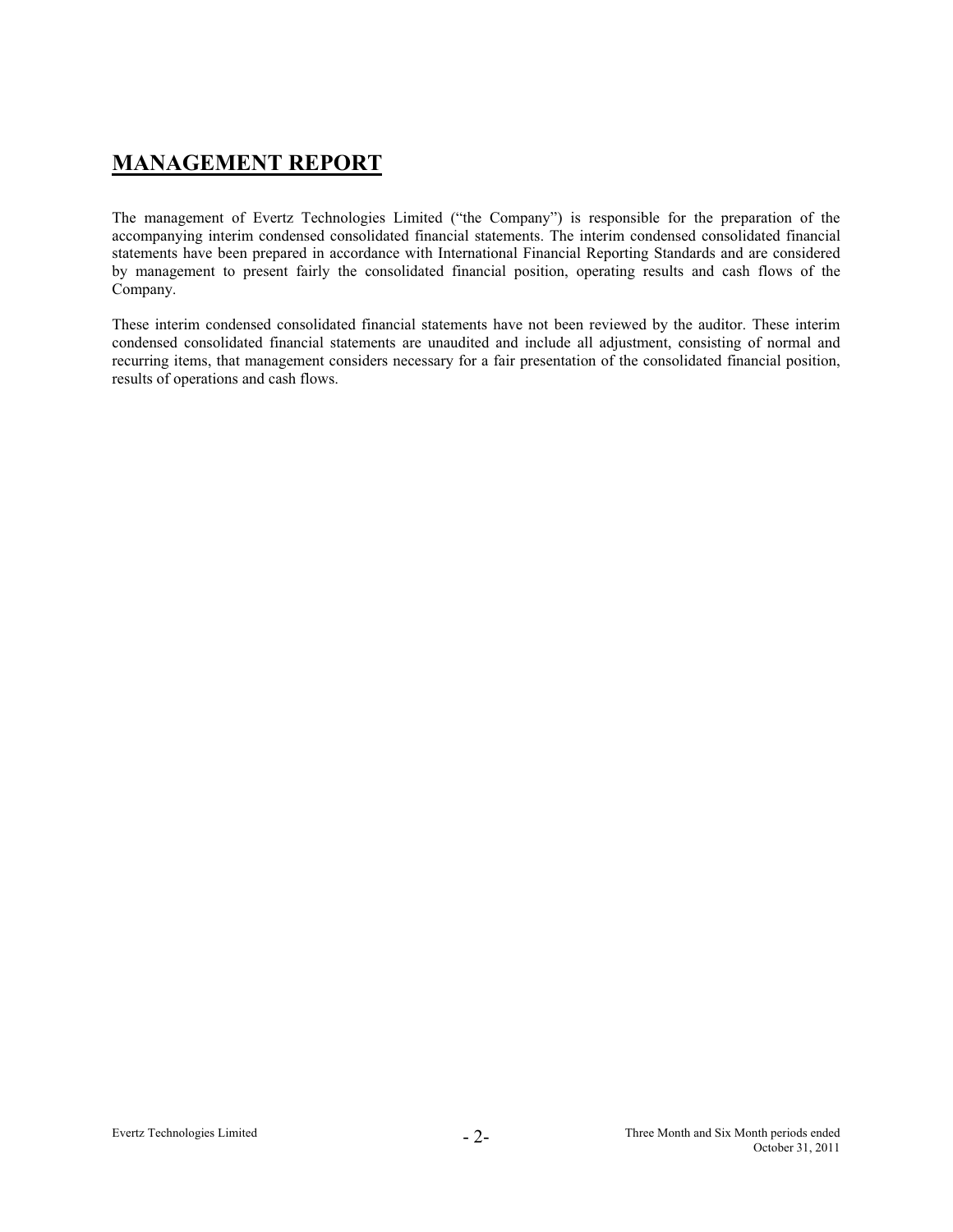Index to Financial Statements (Unaudited)

Interim condensed consolidated financial statements Three month and Six month periods ended October 31, 2011 and 2010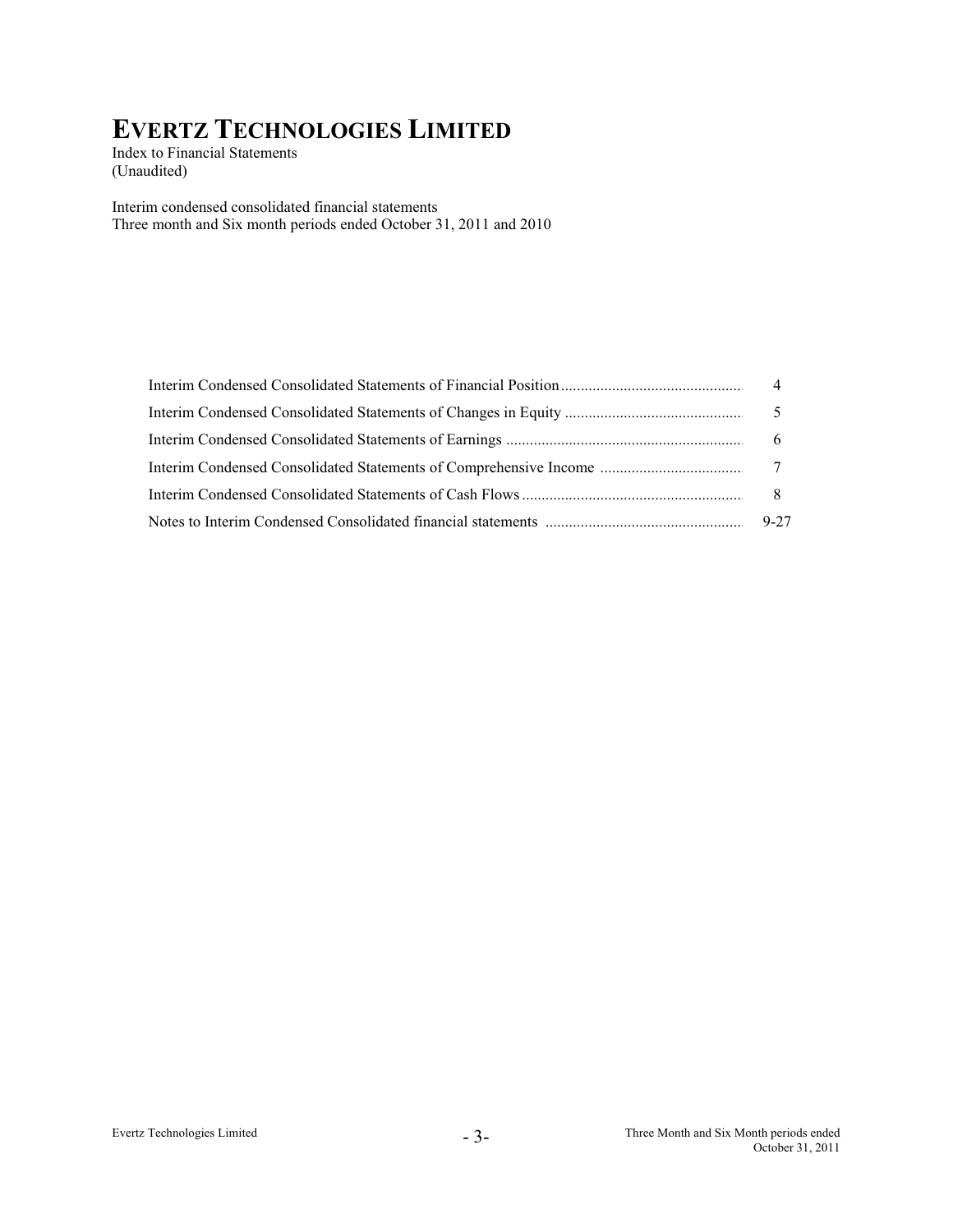Interim Condensed Consolidated Statements of Financial Position (unaudited)

As at October 31, 2011 and April 30, 2011 (In thousands of Canadian dollars)

|                                                             |                         | October 31,       |                          | April 30, |
|-------------------------------------------------------------|-------------------------|-------------------|--------------------------|-----------|
|                                                             |                         | 2011              |                          | 2011      |
| <b>Assets</b>                                               |                         |                   |                          |           |
|                                                             |                         |                   |                          |           |
| Current assets<br>Cash                                      | \$                      |                   |                          |           |
|                                                             |                         | 174,240<br>12,076 | S.                       | 175,835   |
| Instruments held for trading<br>Trade and other receivables |                         | 57,755            |                          | 16,190    |
|                                                             |                         |                   |                          | 52,732    |
| Inventories                                                 |                         | 104,050           |                          | 106,422   |
| Income tax receivable                                       |                         | 3,554             |                          | 2,014     |
|                                                             | \$                      | 351,675           | \$                       | 353,193   |
| Property, Plant and Equipment (note 4)                      | \$                      | 37,113            | $\mathbb{S}$             | 37,627    |
| Goodwill (note 6)                                           |                         | 17,951            |                          | 17,467    |
| Intangible assets (note 5)                                  |                         | 1,623             |                          | 2,224     |
|                                                             | \$                      | 408,362           | $\mathbb{S}$             | 410,511   |
|                                                             |                         |                   |                          |           |
| <b>Liabilities</b>                                          |                         |                   |                          |           |
| Trade and other payables                                    | \$                      | 20,005            | \$                       | 21,814    |
| Provisions (note 7)                                         |                         | 1,244             |                          | 1,235     |
| Deferred revenue                                            |                         | 6,324             |                          | 3,664     |
| Current portion of long term debt                           |                         | 477               |                          | 451       |
|                                                             | \$                      | 28,050            | $\mathbb{S}$             | 27,164    |
| Long term debt                                              | \$                      | 2,178             | \$                       | 2,493     |
| Deferred taxes                                              |                         | 5,333             |                          | 7,095     |
|                                                             | $\overline{\mathbb{S}}$ | 35,561            | $\mathbb{S}$             | 36,752    |
|                                                             |                         |                   |                          |           |
| <b>Equity</b>                                               | \$                      |                   |                          |           |
| Capital stock (note 8)                                      |                         | 64,377            | \$                       | 58,882    |
| Contributed surplus                                         |                         | 13,655            |                          | 13,762    |
| Accumulated other comprehensive income                      |                         | 558               |                          | 440       |
| Retained earnings                                           |                         | 292,910           |                          | 299,125   |
|                                                             | \$                      | 293,468           | \$                       | 299,565   |
| Total equity attributable to shareholders                   |                         | 371,500           |                          | 372,209   |
| Non-controlling Interest                                    |                         | 1,301             |                          | 1,550     |
|                                                             |                         | 372,801           |                          | 373,759   |
|                                                             | \$                      | 408,362           | $\overline{\mathcal{S}}$ | 410,511   |

See accompanying notes to the interim condensed consolidated financial statements.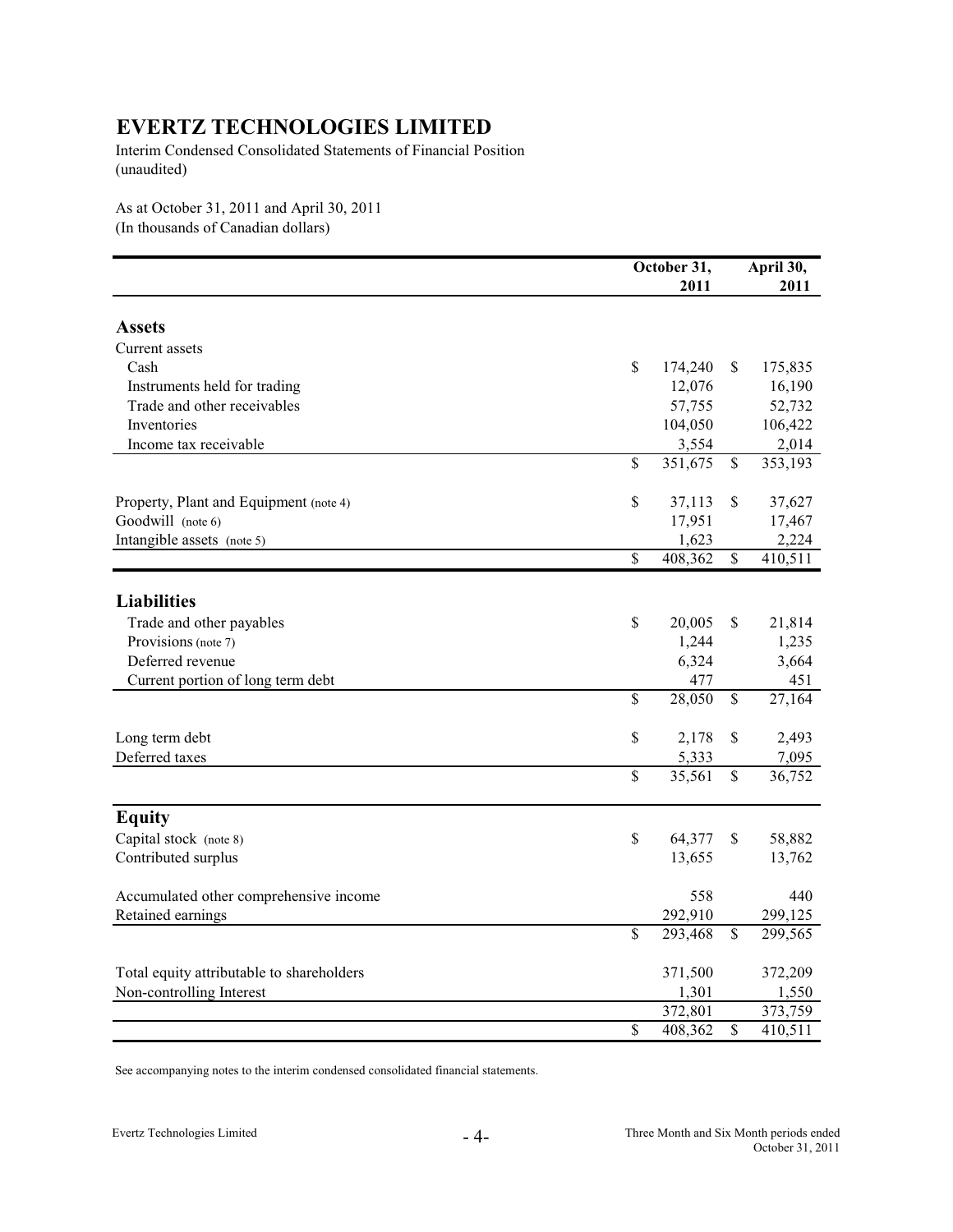Interim Condensed Consolidated Statements of Changes in Equity (Unaudited)

Six month period ended October 31, 2011 and 2010 (In thousands of Canadian dollars)

|                                    |   |          |              |             |              | Foreign        |              |           |              | Total           |              |             |                    |           |
|------------------------------------|---|----------|--------------|-------------|--------------|----------------|--------------|-----------|--------------|-----------------|--------------|-------------|--------------------|-----------|
|                                    |   |          |              |             |              | currency       |              |           |              | equity          |              | Non-        |                    |           |
|                                    |   | Capital  |              | Contributed |              | translation    |              | Retained  |              | attributable to |              | controlling |                    | Total     |
|                                    |   | Stock    |              | surplus     |              | adjustment     |              | earnings  |              | shareholders    |              | interest    |                    | Equity    |
| Balance at May 1, 2010             | S | 51,035   | S            | 12,183      | $\mathbf S$  | $\overline{a}$ | S            | 249,554   | \$           | 312,772         | S            | 1,408       | \$                 | 314,180   |
| Net earnings for the period        |   |          |              |             |              |                |              | 41,142    |              | 41,142          |              | 336         |                    | 41,478    |
| Dividends declared                 |   |          |              |             |              |                |              | (13, 279) |              | (13,279)        |              | (400)       |                    | (13,679)  |
| Compensation expense related       |   |          |              |             |              |                |              |           |              |                 |              |             |                    |           |
| to stock options                   |   |          |              | 1,833       |              |                |              |           |              | 1,833           |              |             |                    | 1,833     |
| Exercise of employee stock options |   | 1,934    |              |             |              |                |              |           |              | 1,934           |              |             |                    | 1,934     |
| Transfer of stock option exercise  |   | 524      |              | (524)       |              |                |              |           |              |                 |              |             |                    |           |
| Foreign currency translation       |   |          |              |             |              |                |              |           |              |                 |              |             |                    |           |
| adjustment                         |   |          |              |             |              | 561            |              |           |              | 561             |              |             |                    | 561       |
| <b>Balance at October 31, 2010</b> |   | \$53,493 | $\mathbf{s}$ | 13,492      | $\mathbf{s}$ | 561            | $\mathbf{s}$ | 277,417   | $\mathbf{s}$ | 344,963         | $\mathbf{s}$ | 1,344       | \$                 | 346,307   |
| Net earnings for the period        |   |          |              |             |              |                |              | 36,572    |              | 36,572          |              | 209         | $\mathbf{\hat{S}}$ | 36,781    |
| Dividends declared                 |   |          |              |             |              |                |              | (14, 864) |              | (14, 864)       |              |             |                    | (14, 864) |
| Compensation expense related       |   |          |              |             |              |                |              |           |              |                 |              |             |                    |           |
| to stock options                   |   |          |              | 1,963       |              |                |              |           |              | 1,963           |              |             |                    | 1,963     |
| Exercise of employee stock options |   | 3,696    |              |             |              |                |              |           |              | 3,696           |              |             |                    | 3,696     |
| Transfer of stock option exercise  |   | 1,693    |              | (1,693)     |              |                |              |           |              |                 |              |             |                    |           |
| Foreign currency translation       |   |          |              |             |              |                |              |           |              |                 |              |             |                    |           |
| adjustment                         |   |          |              |             |              | (121)          |              |           |              | (121)           |              | (3)         |                    | (124)     |
| Balance at April 30, 2011          |   | \$58,882 | $\mathbf S$  | 13,762      | $\mathbf{s}$ | 440            | $\mathbf{s}$ | 299,125   | \$           | 372,209         | $\mathbf{s}$ | 1,550       | S                  | 373,759   |
| Net earnings for the period        |   |          |              |             |              | L,             |              | 33,523    |              | 33,523          |              | 198         |                    | 33,721    |
| Dividends declared                 |   |          |              |             |              |                |              | (17, 820) |              | (17, 820)       |              | (400)       |                    | (18,220)  |
| Compensation expense related       |   |          |              |             |              |                |              |           |              |                 |              |             |                    |           |
| to stock options                   |   |          |              | 1,424       |              |                |              |           |              | 1,424           |              |             |                    | 1,424     |
| Exercise of employee stock options |   | 5,428    |              |             |              |                |              |           |              | 5,428           |              |             |                    | 5,428     |
| Transfer of stock option exercise  |   | 1,531    |              | (1, 531)    |              |                |              |           |              |                 |              |             |                    |           |
| Repurchase of common shares        |   | (1, 464) |              |             |              |                |              | (21,918)  |              | (23, 382)       |              |             |                    | (23, 382) |
| Foreign currency translation       |   |          |              |             |              |                |              |           |              |                 |              |             |                    |           |
| adjustment                         |   |          |              |             |              | 118            |              |           |              | 118             |              | (47)        |                    | 71        |
| <b>Balance at October 31, 2011</b> |   | \$64,377 | \$           | 13,655      | \$           | 558            | \$           | 292,910   | \$           | 371,500         | S            | 1,301       | \$                 | 372,801   |

See accompanying notes to the interim condensed consolidated financial statements.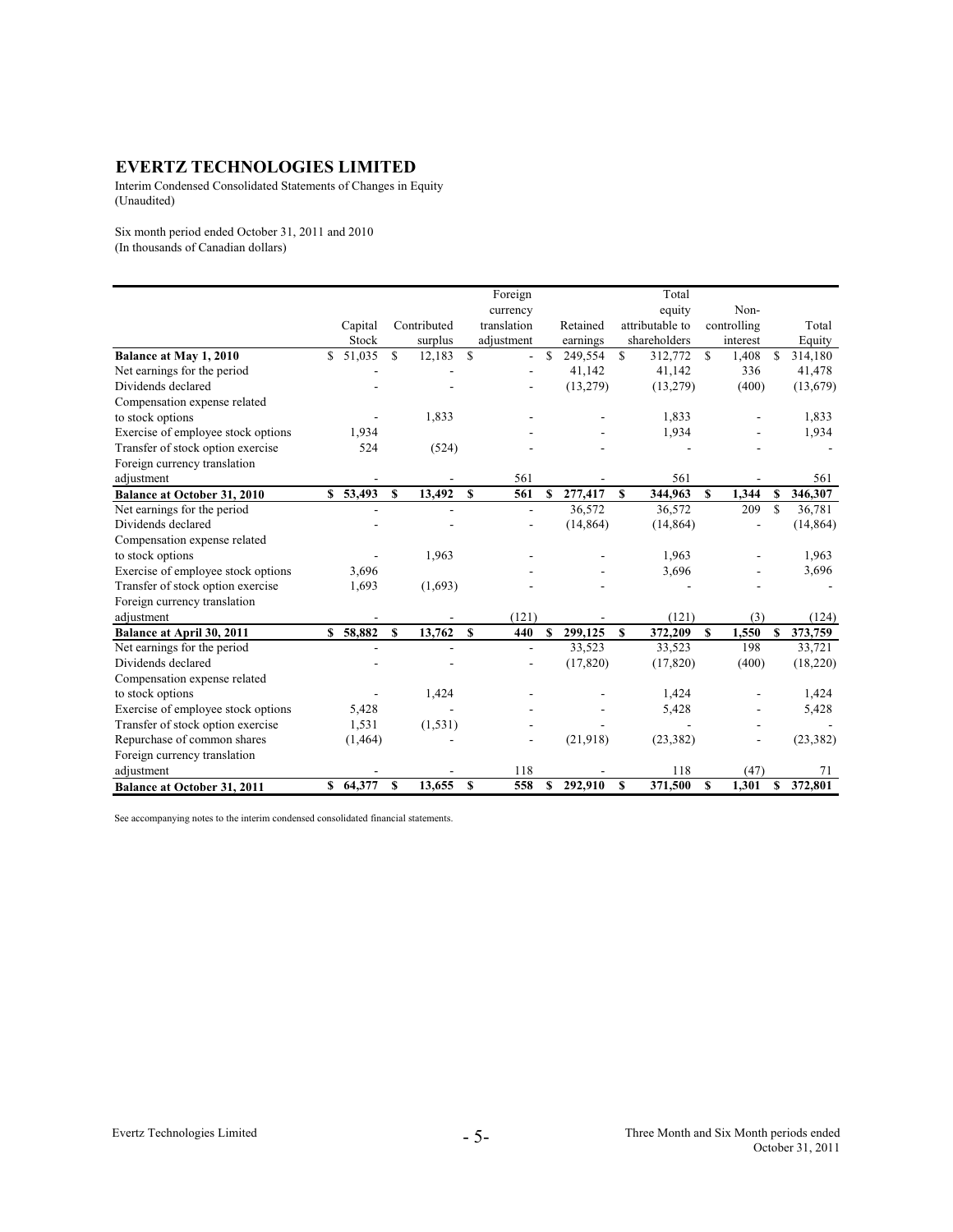Interim Condensed Consolidated Statements of Earnings (Unaudited)

Three month and six month periods ended October 31, 2011 and 2010 (In thousands of Canadian dollars, except per share amounts)

|                                                       | Three month period ended |               |          |    | Six month period ended |              |         |  |  |  |
|-------------------------------------------------------|--------------------------|---------------|----------|----|------------------------|--------------|---------|--|--|--|
|                                                       | October 31,              |               |          |    | October 31,            |              |         |  |  |  |
|                                                       | 2011                     |               | 2010     |    | 2011                   |              | 2010    |  |  |  |
| Revenue                                               | \$<br>70,487             | <sup>\$</sup> | 82,327   | \$ | 145,615                | $\mathbb{S}$ | 156,143 |  |  |  |
| Cost of goods sold                                    | 30,111                   |               | 34,688   |    | 62,392                 |              | 65,506  |  |  |  |
| Gross margin                                          | 40,376                   |               | 47,639   |    | 83,223                 |              | 90,637  |  |  |  |
|                                                       |                          |               |          |    |                        |              |         |  |  |  |
| Expenses                                              |                          |               |          |    |                        |              |         |  |  |  |
| Selling, administrative and general (note 9)          | 13,528                   |               | 10,526   |    | 25,219                 |              | 20,152  |  |  |  |
| Research and development                              | 10,041                   |               | 8,221    |    | 20,360                 |              | 16,243  |  |  |  |
| Investment tax credits                                | (2, 454)                 |               | (1, 876) |    | (4,736)                |              | (3,881) |  |  |  |
| Foreign exchange gain                                 | (2, 722)                 |               | (356)    |    | (3,065)                |              | (943)   |  |  |  |
|                                                       | 18,393                   |               | 16,515   |    | 37,778                 |              | 31,571  |  |  |  |
| Earnings before undernoted                            | 21,983                   |               | 31,124   |    | 45,445                 |              | 59,066  |  |  |  |
| Finance income                                        | 453                      |               | 291      |    | 876                    |              | 529     |  |  |  |
| Finance costs                                         | (46)                     |               | (46)     |    | (97)                   |              | (77)    |  |  |  |
| Other income and expenses                             | (242)                    |               | (2,220)  |    | (225)                  |              | (1,507) |  |  |  |
| Earnings before income taxes                          | 22,148                   |               | 29,149   |    | 45,999                 |              | 58,011  |  |  |  |
| Provision for (recovery of) income taxes              |                          |               |          |    |                        |              |         |  |  |  |
| Current                                               | 6,126                    |               | 7,399    |    | 13,481                 |              | 16,878  |  |  |  |
| Deferred                                              | (75)                     |               | 822      |    | (1,203)                |              | (345)   |  |  |  |
|                                                       | 6,051                    |               | 8,221    |    | 12,278                 |              | 16,533  |  |  |  |
| Net earnings for the period                           | \$<br>16,097             | \$            | 20,928   | \$ | 33,721                 | \$           | 41,478  |  |  |  |
| Net earnings attributable to non-controlling interest | 101                      |               | 194      |    | 198                    |              | 336     |  |  |  |
| Net earnings attributable to shareholders             | 15,996                   |               | 20,734   |    | 33,523                 |              | 41,142  |  |  |  |
| Net earnings for the period                           | \$<br>16,097             | \$            | 20,928   | \$ | 33,721                 | \$           | 41,478  |  |  |  |
| Earnings per share (note 14)                          |                          |               |          |    |                        |              |         |  |  |  |
| <b>Basic</b>                                          | \$<br>0.22               | \$            | 0.28     | \$ | 0.45                   | \$           | 0.56    |  |  |  |
| Diluted                                               | \$<br>0.22               | \$            | 0.28     | \$ | 0.45                   | $\mathbb{S}$ | 0.56    |  |  |  |

See accompanying notes to the interim condensed consolidated financial statements.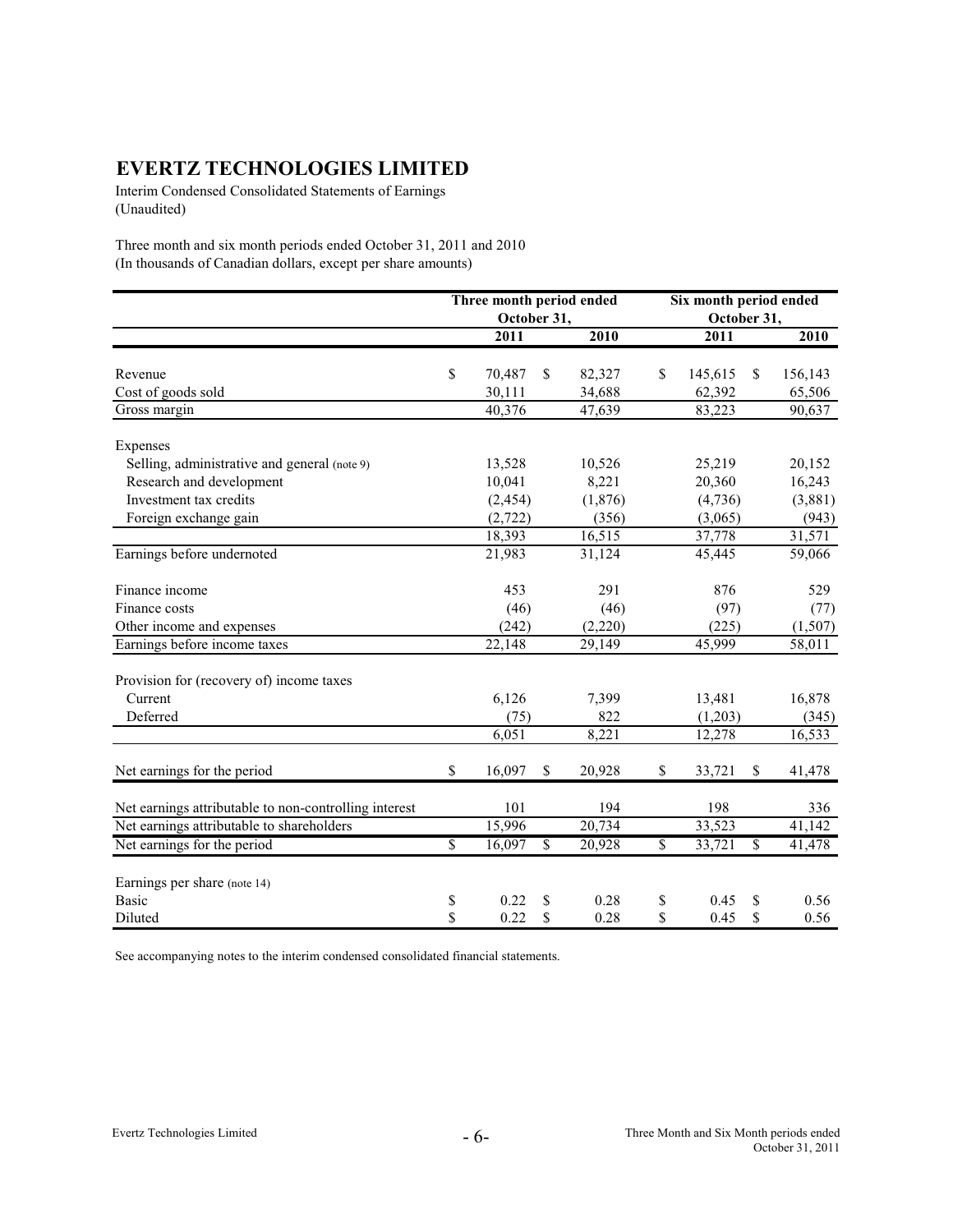Interim Condensed Consolidated Statements of Comprehensive Income (Unaudited)

Three month and six month periods ended October 31, 2011 and 2010 (In thousands of Canadian dollars)

|                                                               |    |             | Three month period ended | Six month period ended |             |     |        |  |
|---------------------------------------------------------------|----|-------------|--------------------------|------------------------|-------------|-----|--------|--|
|                                                               |    | October 31, |                          |                        | October 31, |     |        |  |
|                                                               |    | 2011        | 2010                     |                        | 2011        |     | 2010   |  |
| Net earnings for the period                                   | S  | 16.097      | 20,928                   | S                      | 33,721      | S   | 41,478 |  |
| Translation of self-sustaining operations                     |    | 452         | 169                      |                        | 71          |     | 561    |  |
|                                                               |    |             |                          |                        |             |     |        |  |
| Comprehensive income                                          |    | 16.549      | 21,097                   | S                      | 33,792      |     | 42,039 |  |
| Comprehensive income attributable to non-controlling interest | \$ | 137         | 194                      | \$.                    | 151         | \$. | 336    |  |
| Comprehensive income attributable to shareholders             | S  | 16,412      | 20,903                   | S                      | 33,641      |     | 41,703 |  |
| Comprehensive income                                          | \$ | 16.549      | 21.097                   |                        | 33.792      |     | 42,039 |  |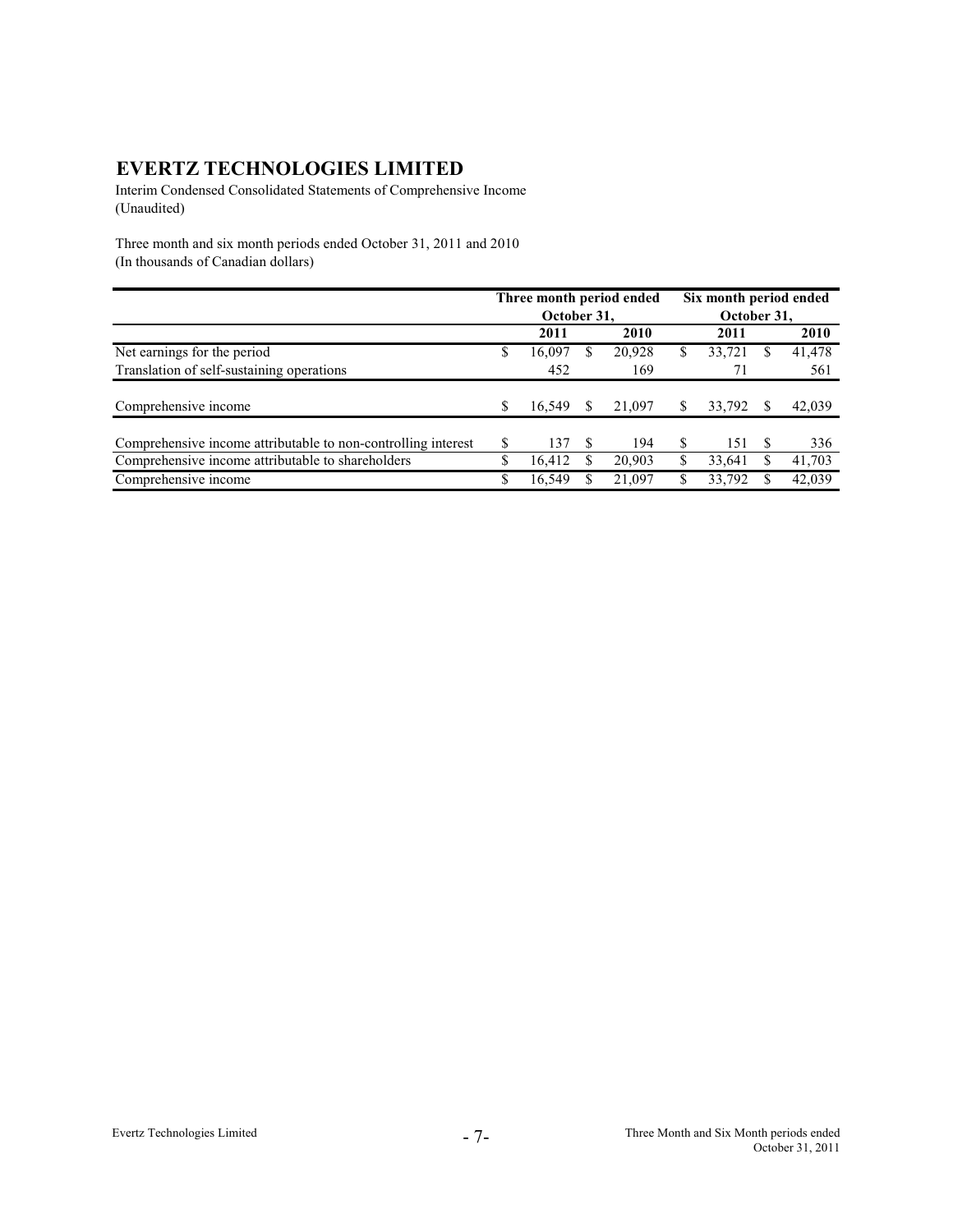Interim Condensed Consolidated Statements of Cash Flows (Unaudited)

Three month and six month periods ended October 31, 2011 and 2010 (In thousands of Canadian dollars)

|                                                             |              | Three month period ended<br>October 31, |              |           | Six month period ended<br>October 31, |    |           |
|-------------------------------------------------------------|--------------|-----------------------------------------|--------------|-----------|---------------------------------------|----|-----------|
|                                                             |              | 2011                                    |              | 2010      | 2011                                  |    | 2010      |
| Operating activities                                        |              |                                         |              |           |                                       |    |           |
| Net earnings                                                | \$           | 16,097                                  | $\mathbb{S}$ | 20,928    | \$<br>33,721                          | \$ | 41,478    |
| Add: Items not involving cash                               |              |                                         |              |           |                                       |    |           |
| Depreciation of property, plant and equipment               |              | 1,762                                   |              | 1,736     | 3,479                                 |    | 3,551     |
| Amortization of intangible assets                           |              | 309                                     |              | 219       | 616                                   |    | 438       |
| (Gain) loss on instruments held for trading                 |              | (36)                                    |              | 1,875     | (19)                                  |    | 1,154     |
| Loss on disposal of property, plant and equipment           |              | 121                                     |              | 571       | 104                                   |    | 578       |
| Share-based compensation                                    |              | 791                                     |              | 962       | 1,424                                 |    | 1,833     |
| Deferred income tax expense                                 |              | (75)                                    |              | 783       | (1,203)                               |    | (345)     |
|                                                             |              | 18,969                                  |              | 27,074    | 38,122                                |    | 48,687    |
| Changes in non-cash working capital items (note 10)         |              | 3,298                                   |              | (17, 529) | (3,305)                               |    | (27, 344) |
| Cash provided by operating activities                       |              | 22,267                                  |              | 9,545     | 34,817                                |    | 21,343    |
| Investing activities                                        |              |                                         |              |           |                                       |    |           |
| Proceeds from disposal of instruments held for trading      |              |                                         |              | 550       | 4,133                                 |    | 550       |
| Acquisition of property, plant and equipment                |              | (3, 447)                                |              | (892)     | (4,106)                               |    | (1,667)   |
| Proceeds from disposal of property, plant and equipment     |              | 179                                     |              | 613       | 196                                   |    | 631       |
| Cash (used in) provided by investing activities             |              | (3,268)                                 |              | 271       | 223                                   |    | (486)     |
| Financing activities                                        |              |                                         |              |           |                                       |    |           |
| Repayment of long term debt                                 |              | (155)                                   |              | (129)     | (248)                                 |    | (270)     |
| Dividends paid                                              |              | (8, 816)                                |              | (7,388)   | (17, 820)                             |    | (13, 279) |
| Dividends paid by subsidiaries to non-controlling interests |              |                                         |              |           | (400)                                 |    | (400)     |
| Capital stock repurchase                                    |              | (3,701)                                 |              |           | (23, 382)                             |    |           |
| Capital stock issued                                        |              | 176                                     |              | 1,642     | 5,428                                 |    | 1,934     |
| Cash used in financing activities                           |              | (12, 496)                               |              | (5, 875)  | (36, 422)                             |    | (12,015)  |
| Effect of exchange rates on cash                            |              | (208)                                   |              | (694)     | (213)                                 |    | (506)     |
| Increase (decrease) in cash                                 |              | 6,295                                   |              | 3,246     | (1, 595)                              |    | 8,336     |
| Cash beginning of period                                    |              | 167,945                                 |              | 138,845   | 175,835                               |    | 133,755   |
| Cash end of period                                          | $\mathbb{S}$ | 174.240                                 | $\mathbb{S}$ | 142,091   | \$<br>174,240                         | \$ | 142,091   |

|                   | Three month period ended<br>October 31. |       | Six month period ended<br>October 31, |                |
|-------------------|-----------------------------------------|-------|---------------------------------------|----------------|
|                   | 2011                                    | 2010  | 2011                                  | 2010           |
| Interest paid     | 46                                      | 46    | 07                                    | $\overline{ }$ |
| Income taxes paid |                                         | 5.200 | 10.870.                               | 10.702         |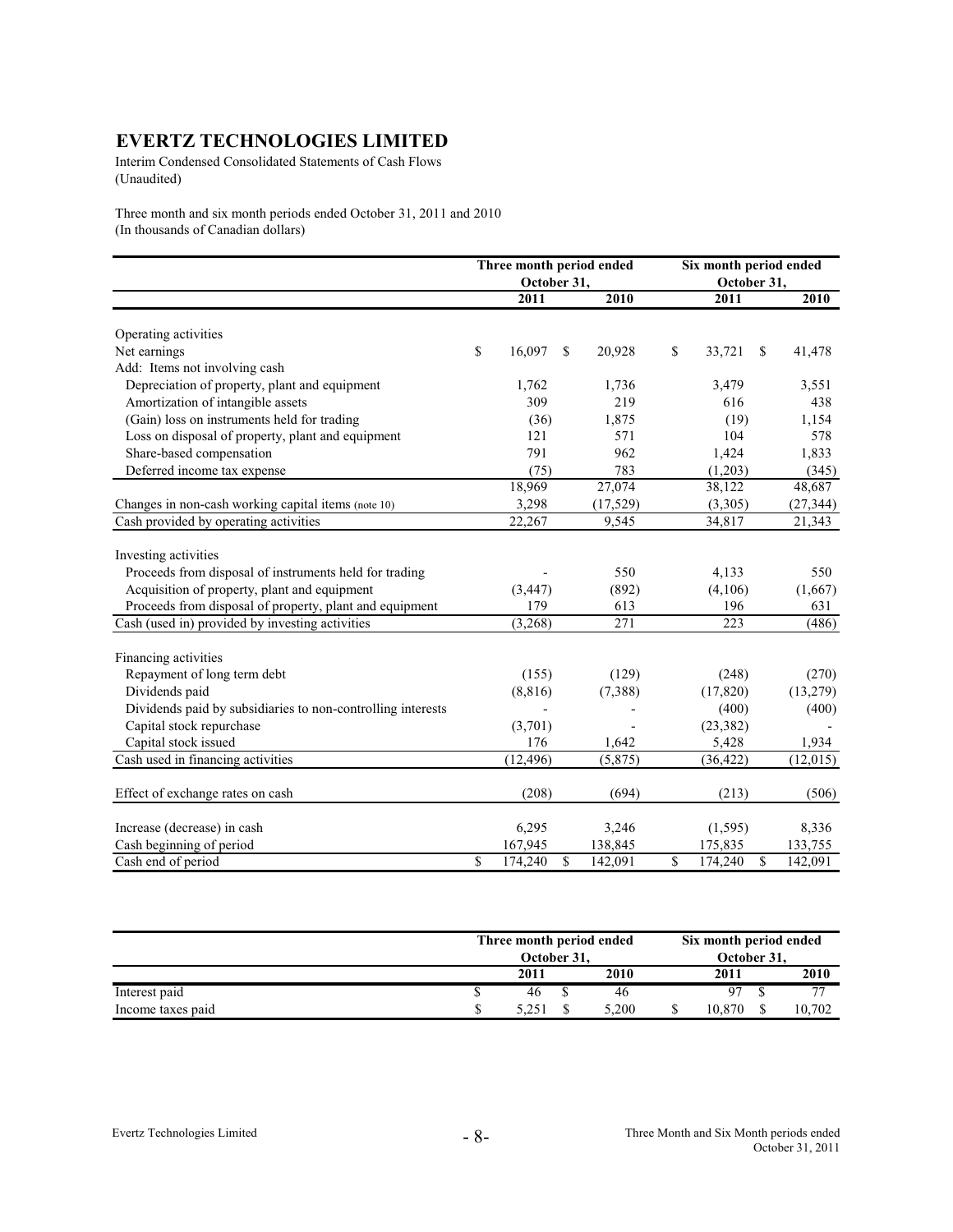# **NOTES TO INTERIM CONDENSED CONSOLIDATED FINANCIAL STATEMENTS**  (unaudited)

Three month and six month periods ended October 31, 2011 and 2010 (in thousands of Canadian dollars, except for "number of common shares" and "number of options")

Evertz Technologies Limited ("Evertz" or the "Company") is incorporated under the *Canada Business Corporations Act*. The Company is incorporated and domiciled in Canada and the registered office is located at 5292 John Lucas Drive, Burlington, Ontario, Canada. The Company is a leading equipment provider to the television broadcast industry. The Company designs, manufactures and distributes video and audio infrastructure equipment for the production, post–production, broadcast and telecommunications markets.

# **1. STATEMENT OF COMPLIANCE**

These interim condensed consolidated financial statements have been prepared in accordance with International Financial Reporting Standards as issued by the International Accounting Standards Board ("IASB") and under the IAS 34 "Interim Financial Reporting" and IFRS 1 "First-time Adoption of International Financial Reporting Standards".

 Prior to the adoption of IFRS, the Company prepared its interim and annual financial statements in accordance with Canadian generally accepted accounting principles ("Canadian GAAP"). Subject to certain transition elections disclosed in note 15, the Company has consistently applied the same accounting policies in its opening IFRS statement of financial position at May 1, 2010 (the "transition date") and throughout all periods presented, as if these policies had always been in effect. Note 15 discloses the impact of the transition to IFRS on the Company's reported financial position, financial performance and cash flows, including the nature and effect of significant changes in accounting policies from those used in the Company's consolidated financial statements for the year ended April 30, 2011, reported in accordance with Canadian GAAP.

 These interim condensed consolidated financial statements were authorized for issue by the Board of Directors on December 6, 2011.

#### **2. SIGNIFICANT ACCOUNTING POLICIES**

Outlined below are those policies considered particularly significant:

## *Basis of Measurement*

These financial statements have been prepared on the historical cost basis except for certain financial assets and liabilities which are stated at fair value. Historical cost is generally based on the fair value of the consideration given in exchange for assets.

#### *Functional and Presentation Currency*

These financial statements are presented in Canadian dollars, which is the Company's functional currency. All financial information presented in Canadian dollars has been rounded to the nearest thousand.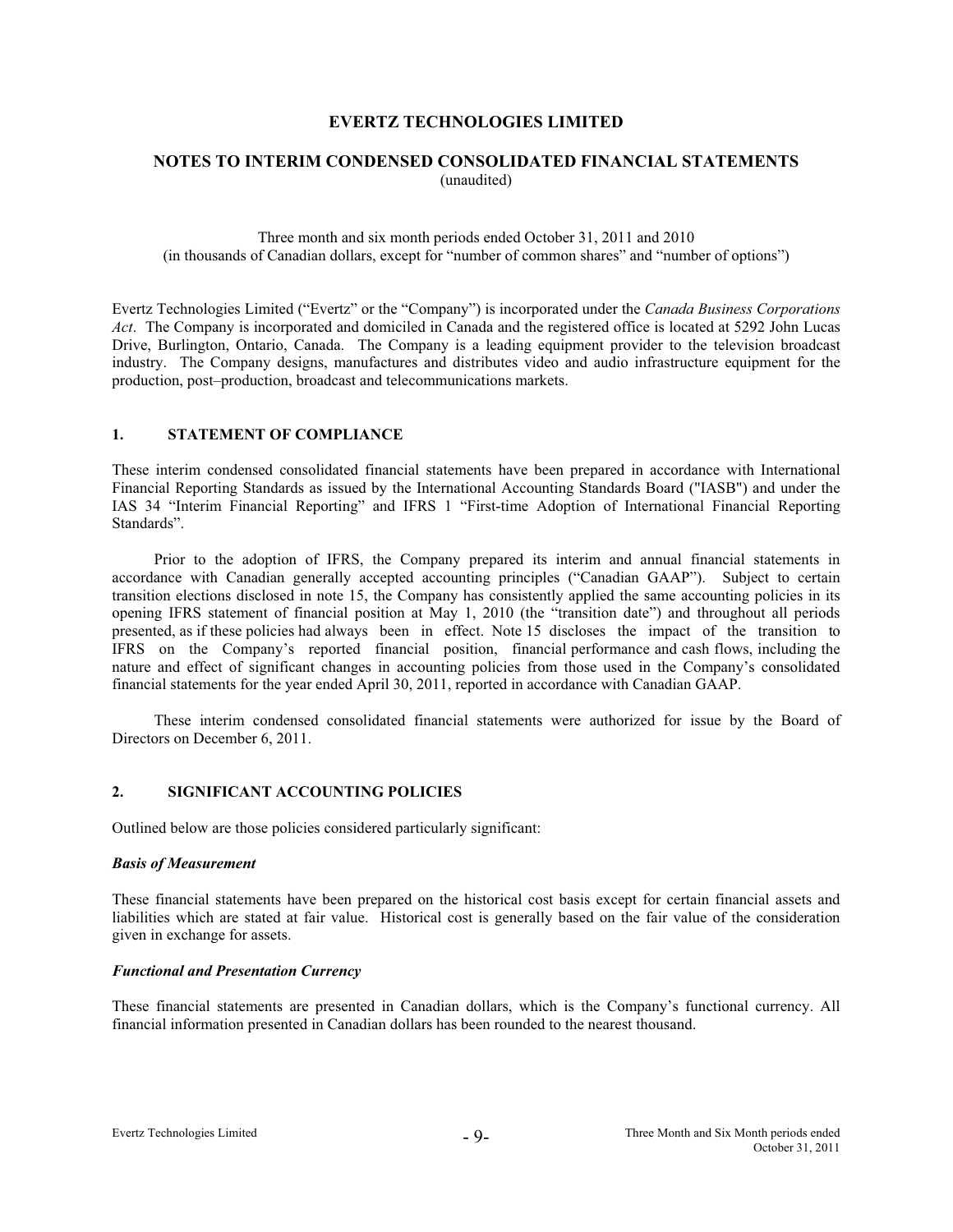## *Basis of Consolidation*

These financial statements incorporate the financial statements of the Company and entities controlled by the Company (its subsidiaries). Control is achieved where the Company has the power to govern the financial and operating policies of an entity so as to obtain benefits from its activities.

The results of subsidiaries acquired or disposed of are included in the interim condensed consolidated statements of earnings and comprehensive income from the effective date of acquisition and up to the effective date of disposal, as appropriate. Total comprehensive income of subsidiaries is attributed to the owners of the Company and to the noncontrolling interests even if this results in the non-controlling interests having a deficit balance.

All intra-Company transactions, balances, income and expenses are eliminated in full on consolidation.

# *Business Combinations*

Business combinations are accounted for using the acquisition method. The cost of the acquisition is measured at the aggregate of the fair values, at the date of acquisition, of assets transferred, liabilities incurred or assumed, and equity instruments issued by the Company. The acquiree's identifiable assets and liabilities assumed are recognized at their fair value at the acquisition date. Acquisition-related costs are recognized in earnings as incurred. Any contingent consideration is measured at fair value on date of the acquisition and is included as part of the consideration transferred. The fair value of the contingent consideration liability is re-measured at each reporting date with corresponding gain/loss recognized in earnings. The excess of the consideration over the fair value of the net identifiable assets and liabilities acquired is recorded as goodwill.

On an acquisition by acquisition basis, any non-controlling interest is measured either at the fair value of the noncontrolling interest or at the fair value of the proportionate share of the net identifiable assets acquired. Goodwill arising on an acquisition of a business is carried at cost as established at the date of acquisition of the business less accumulated impairment losses, if any.

# *Revenue Recognition*

Revenue is measured at the fair value of consideration received or receivable, net of discounts and after eliminating intercompany sales.

Where revenue arrangements have separately identifiable components, the consideration received is allocated to each identifiable component and the applicable revenue recognition criteria are applied to each of the components.

Revenue is derived from the sale of hardware and software solutions including related services, training and commissioning. Revenue from sales of hardware and software are recognized upon shipment, provided that the significant risks and rewards of ownership have been transferred to the customer, the Company retains neither continuing managerial involvement to the degree usually associated with ownership nor effective control over the goods sold, revenue can be reliably measured and its probable that the economic benefits will flow to the Company. Service revenue is recognized as services are performed

Certain of the Company's contracts are long-term in nature. When the outcome of the contract can be assessed reliably, the Company recognizes revenue on long-term contracts using the percentage of completion method, based on costs incurred relative to the estimated total contract costs. When the outcome of the contract cannot be assessed reliably contract costs incurred are immediately expensed and revenue is recognized only to the extent that costs are considered likely to be recovered.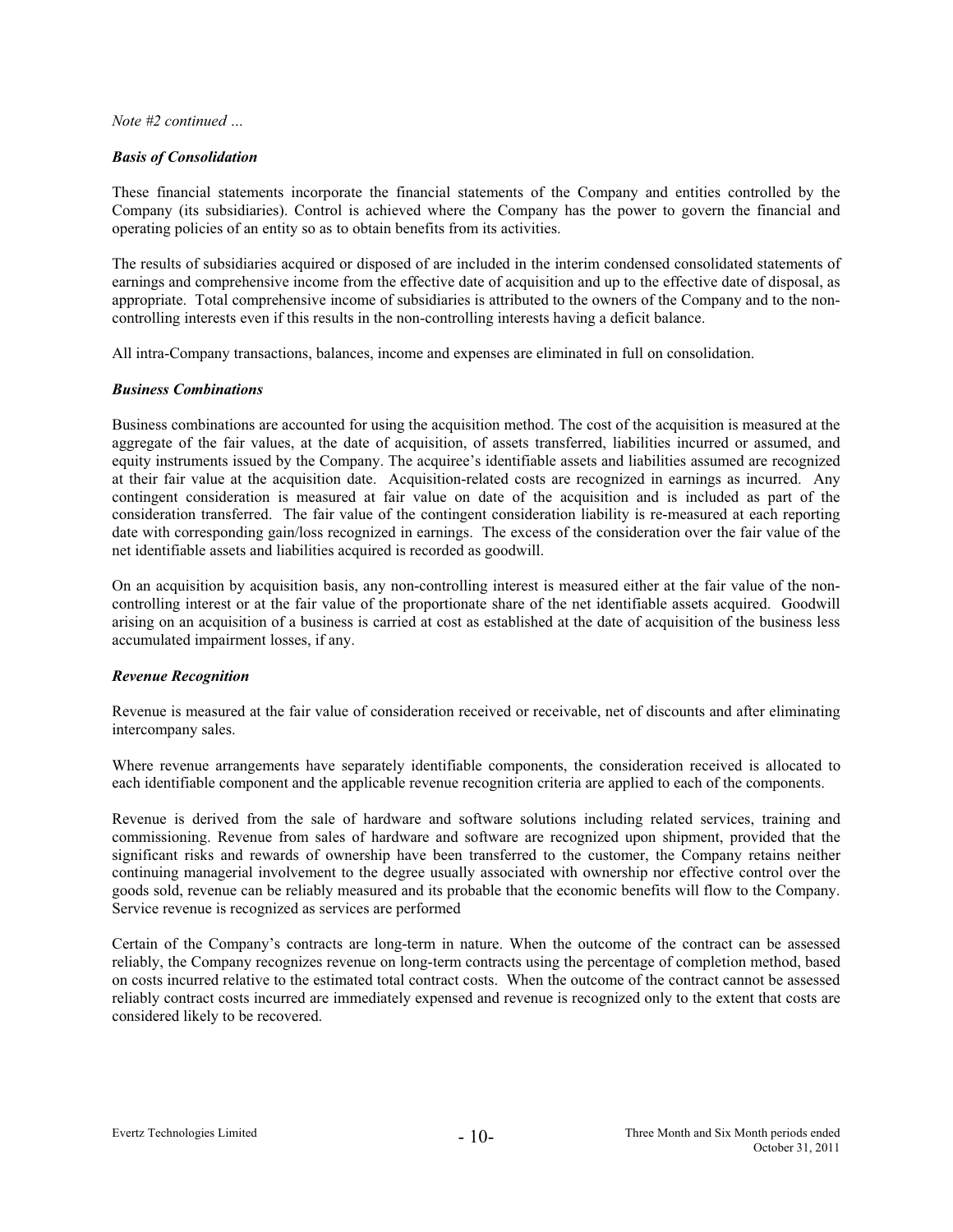#### *Interest revenue*

Interest revenue is recognized when it is probable that the economic benefits will flow to the Company and the amount of revenue can be measured reliably. Interest revenue is accrued on a time basis, by reference to the principal outstanding and at the effective interest rate applicable, which is the rate that exactly discounts estimated future cash receipts through the expected life of the financial asset to that asset's net carrying amount on initial recognition.

## *Inventories*

Inventories consist of raw materials, work in progress and finished goods. Inventories are stated at the lower of cost and net realizable value. Cost is determined on a weighted average basis and includes raw materials, the cost of direct labour applied to the product and the overhead expense.

Net realizable value represents the estimated selling price for inventories less all estimated costs of completion and costs necessary to make the sale.

# *Property, plant and equipment*

Property, plant and equipment are stated at cost less accumulated depreciation and any recognized impairment loss. Where the costs of certain components of an item of property, plant and equipment are significant in relation to the total cost of the item, they are accounted for and depreciated separately. Depreciation expense is calculated based on depreciable amounts which is the cost of an asset less residual value and is recognized in earnings on a straightline basis over the estimated useful life of the related asset. Borrowing costs are capitalized to the cost of qualifying assets that take a substantial period of time to be ready for their intended use.

The estimated useful lives are as follows:

| Asset                              | <b>Basis</b>  | Rate            |
|------------------------------------|---------------|-----------------|
| Office furniture and equipment     | Straight-line | 10 years        |
| Research and development equipment | Straight-line | 5 years         |
| Machinery and equipment            | Straight-line | $5 - 15$ years  |
| Leaseholds                         | Straight-line | 5 years         |
| <b>Building</b>                    | Straight-line | $10 - 40$ years |
| Airplanes                          | Straight-line | $10 - 20$ years |

The gain or loss arising on the disposal or retirement of an asset is determined as the difference between the sales proceeds and the carrying amount of the asset and is recognized in earnings.

The Company reviews the residual value, estimated useful life and the depreciation method at each reporting period.

### *Impairment of non-financial assets*

Goodwill is tested for impairment annually, or whenever events or changes in circumstances indicate that the carrying amount may be less than its recoverable amount. At each reporting period, the Company reviews the carrying amounts of its other non-financial assets to determine whether there is any indication that those assets have suffered an impairment loss. If any such indication exists, the recoverable amount of the asset is estimated in order to determine the extent of the impairment loss (if any). Where the asset does not generate cash inflows that are largely independent from other assets, the Company estimates the recoverable amount of the cash-generating unit ("CGU") to which the asset belongs. Goodwill is allocated to a Company of CGU's based on the level at which it is monitored for internal reporting purposes.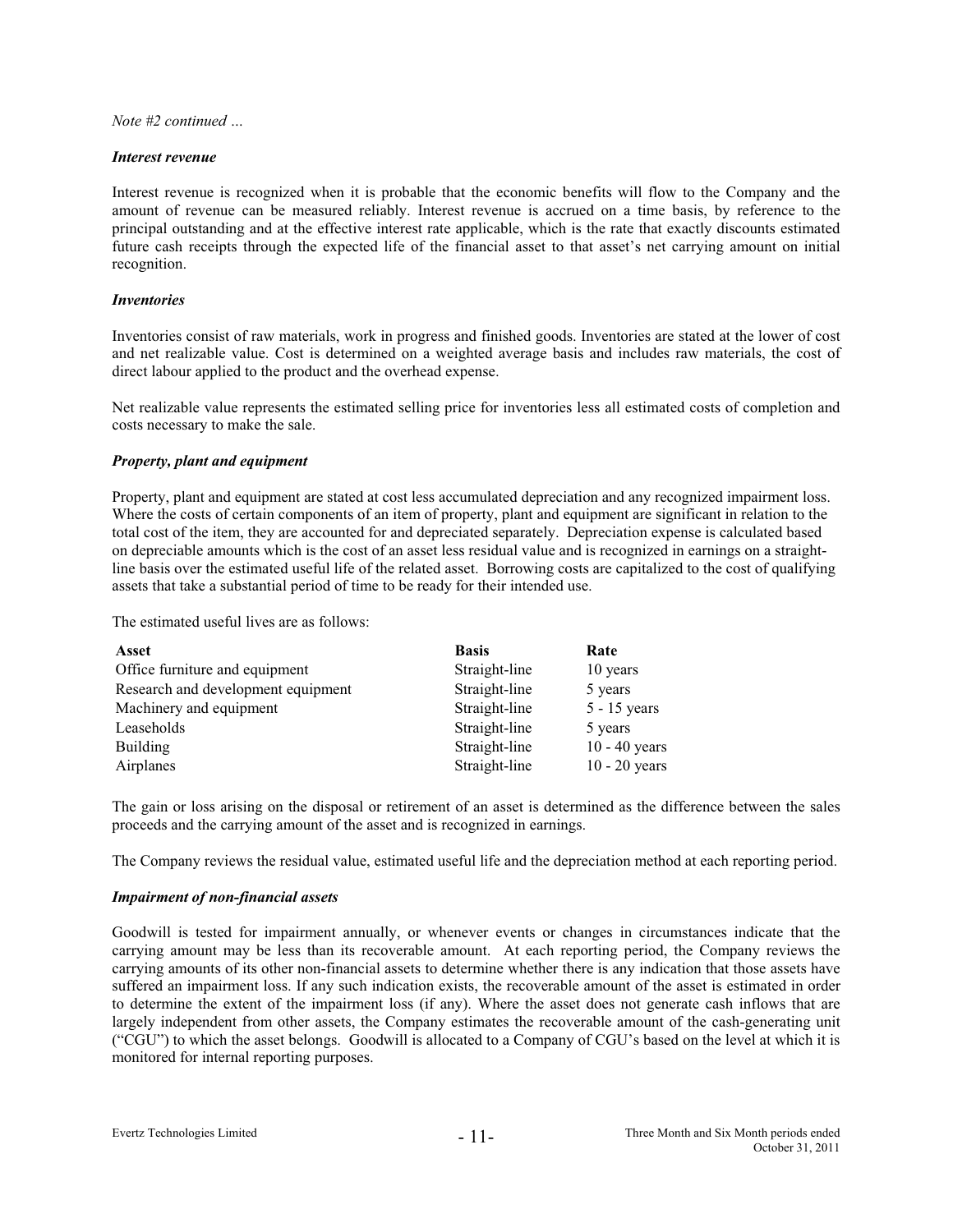Recoverable amount is the higher of fair value less costs to sell and value in use. In assessing value in use, the estimated future cash flows are discounted to their present value using a pre-tax discount rate that reflects current market assessments or the time value of money and the risks specific to the asset for which the estimates of future cash flows have not been adjusted.

If the recoverable amount of an asset or CGU is estimated to be less than its carrying amount, the carrying amount of the asset or CGU is reduced to its recoverable amount. An impairment loss relating to a CGU, to which goodwill has been allocated, is allocated to the carrying amount of the goodwill first. An impairment loss is recognized immediately in earnings.

An impairment loss in respect of goodwill is not reversed. Where an impairment loss subsequently reverses for other non-financial assets, the carrying amount of the asset or CGU is increased to the revised estimate of its recoverable amount, but so that the increased carrying amount does not exceed the carrying amount that would have been determined had no impairment loss been recognized for the asset or CGU in prior years. A reversal of an impairment loss is recognized immediately in earnings.

#### *Intangible Assets*

#### *Intangible assets*

Intangibles represent intellectual property acquired through business acquisitions and are recorded at cost less any impairment loss and are amortized using the straight–line method over a four–year period. The estimated useful life and amortization method are reviewed at the end of each reporting period.

# *Research and development*

All research and development expenditures are expensed as incurred unless a development project meets the criteria for capitalization. Development expenditures are capitalized only if development costs can be measured reliably, the product of process is technically and commercially feasible, future economic benefits are probable and the Company intends to and has sufficient resources to complete development and to use or sell the asset. No internally generated intangible assets have been recognized to date.

Research and development expenditures are reduced by investment tax credits and related government grants. Investment tax credits for scientific research and experimental development are recognized in the period the qualifying expenditures are incurred if there is reasonable assurance that they will be realized.

#### *Provisions*

Provisions are recognized when the Company has a present obligation (legal or constructive) as a result of a past event, it is probable that the Company will be required to settle that obligation and a reliable estimate can be made of the amount of the obligation.

The amount recognized as a provision is the best estimate of the consideration required to settle the present obligation at the reporting period, taking into account the risks and uncertainties surrounding the obligation. Where a provision is measured using the cash flows estimated to settle the present obligation, its carrying amount is the present value of those cash flows.

When some or all of the economic benefits required to settle a provision are expected to be recovered from a third party, a receivable is recognized as an asset if it is virtually certain that reimbursement will be received and the amount of the receivable can be measured reliably.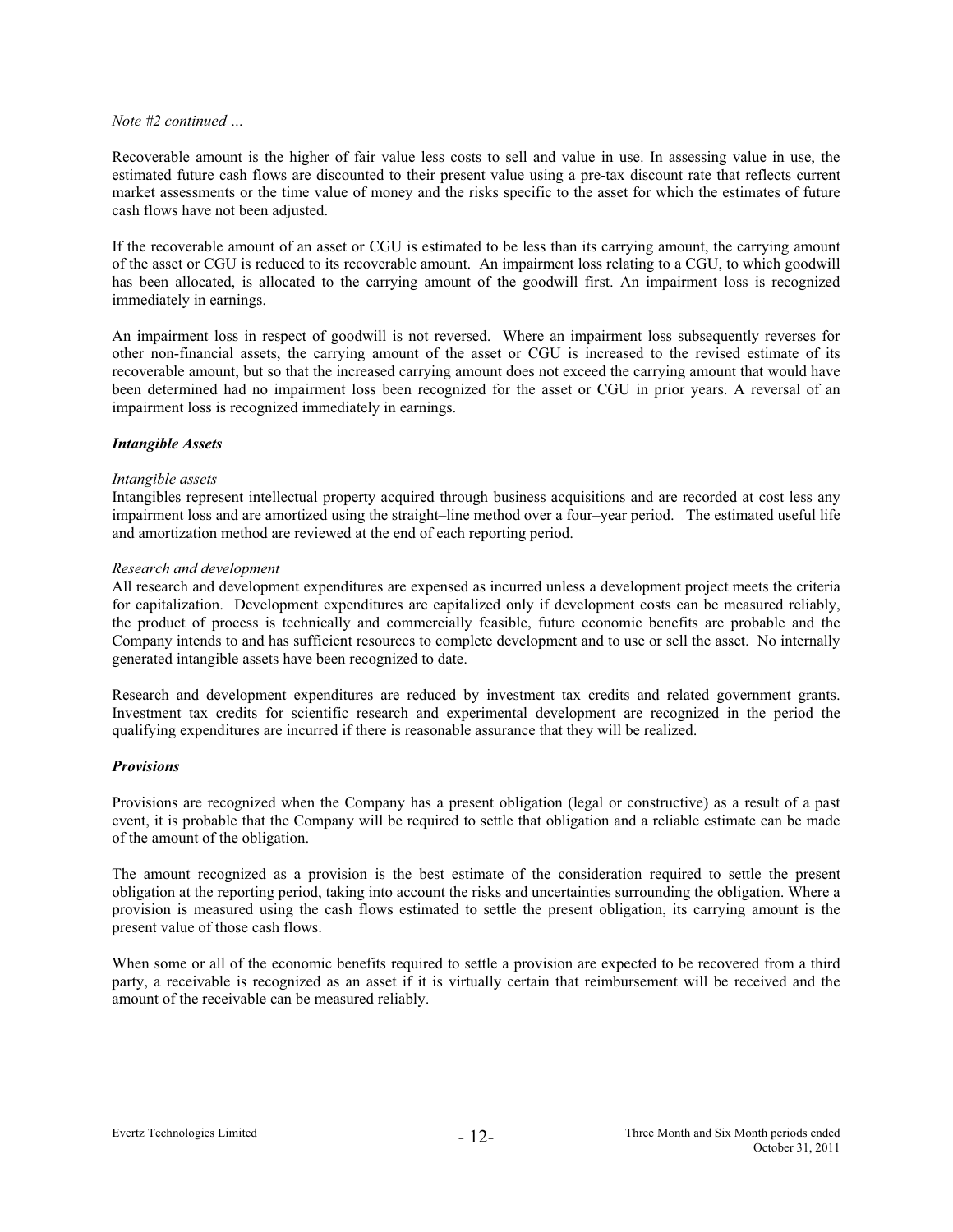# *Leasing*

Leases are classified as finance leases whenever the terms of the lease transfer substantially all the risks and rewards of ownership to the lessee. All other leases are classified as operating leases.

Assets held under finance leases are recognised as assets of the Company at their fair value or, if lower, at the present value of the minimum lease payments, each determined at the inception of the lease. The corresponding liability to the lessor is included in the Statement of financial position as a finance lease obligation.

Rentals payable under operating leases are charged to earnings on a straight-line basis over the term of the relevant lease.

# *Foreign Currency Translation*

The individual financial statements of each Company entity are presented in the currency of the primary economic environment in which the entity operates (its functional currency). For the purpose of the financial statements, the results and financial position of each group entity are expressed in Canadian dollars ('CDN'), which is the functional currency of the Company and the presentation currency for the financial statements.

In preparing the financial statements of the individual entities, transactions in currencies other than the entity's functional currency (foreign currencies) are recognized at the rates of exchange prevailing at the dates of the transactions. At the end of each reporting period, monetary items denominated in foreign currencies are retranslated at the rates prevailing at that date. Exchange differences are recognized in earnings in the period in which they arise. Non-monetary items that are measured in terms of historical cost in a foreign currency are not retranslated.

For the purpose of presenting consolidated financial statements, the assets and liabilities of the Company's foreign operations are expressed in Canadian dollars using exchange rates prevailing at the end of the reporting period. Income and expense items are translated at the average exchange rates for the period. Foreign currency gains and losses are recognized in other comprehensive income. The relevant amount in cumulative foreign currency translation adjustment is reclassified into earnings upon disposition or partial disposition of a foreign operation and attributed to non-controlling interests as appropriate.

## *Income Taxes*

#### *Current tax*

The tax currently payable is based on taxable profit for the year. Taxable profit differs from net earnings as reported in the statement of earnings because it excludes items of income or expense that are taxable or deductible in other years and it further excludes items that are never taxable or deductible. The company's liability for current tax is calculated using tax rates that have been enacted or substantively enacted by the statement of financial position date.

# *Deferred tax*

Deferred tax is the tax expected to be payable or recoverable on unused tax losses and credits, as well as differences between the carrying amounts of assets and liabilities in the financial statements and the corresponding tax bases used in the computation of taxable profit. Deferred tax liabilities are generally recognized for all taxable temporary differences and deferred tax assets are recognized to the extent that it is probable that taxable profits will be available against which deductible temporary differences can be utilized. Such assets and liabilities are not recognized if the temporary difference arises from the initial recognition of goodwill or from the initial recognition (other than in a business combination) of other assets and liabilities in a transaction that affects neither the taxable profit nor the accounting profit.

The carrying amount of deferred tax assets is reviewed at each reporting period and reduced to the extent that it is no longer probable that sufficient taxable profits will be available to allow all or part of the asset to be recovered.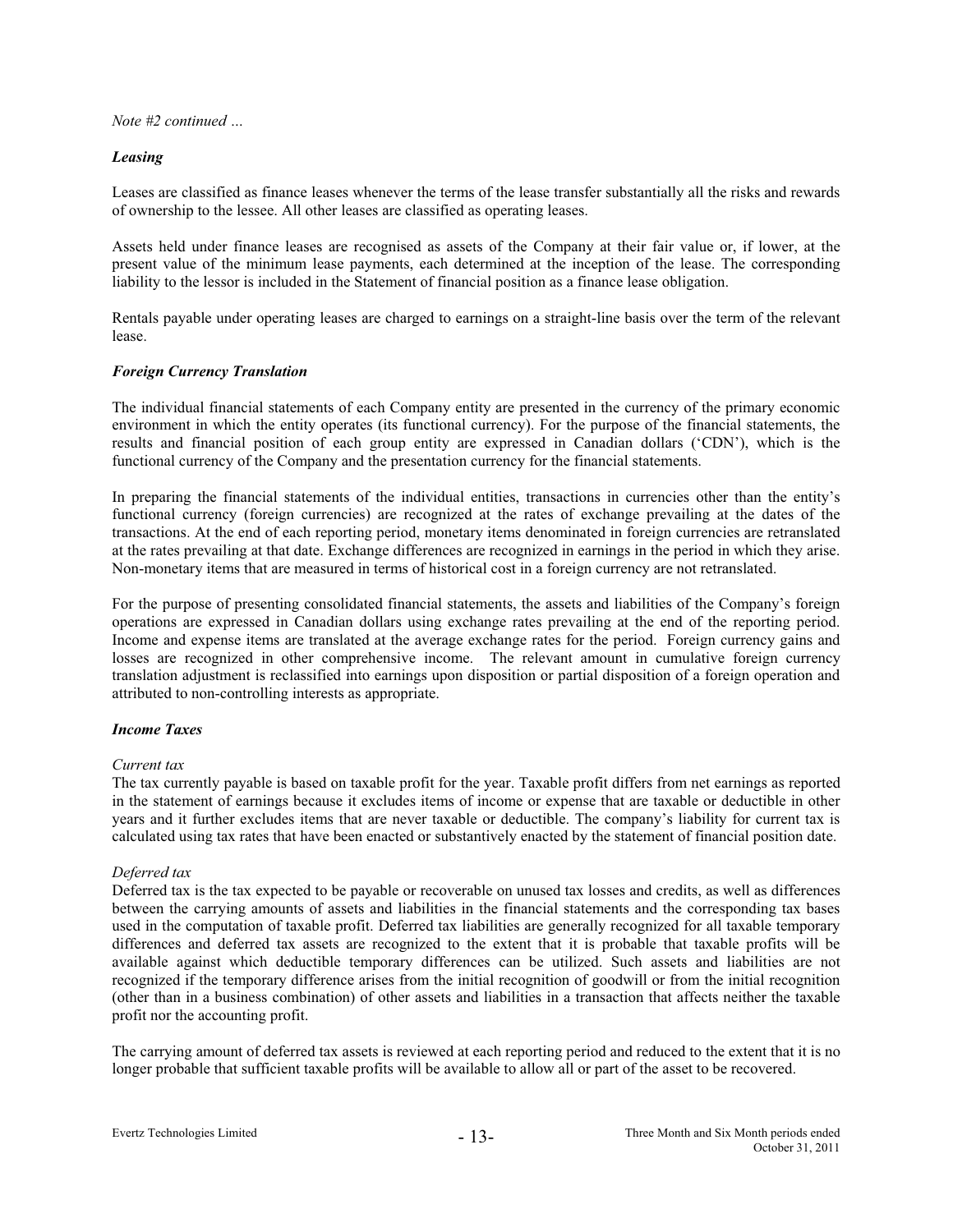Deferred tax is calculated at the tax rates that are expected to apply in the period when the liability is settled or the asset is realized. The measurement of deferred tax liabilities and assets reflects the tax consequences that would follow from the manner in which the Company expects, at the end of the reporting period, to recover or settle the carrying amount of its assets and liabilities. Deferred tax is charged or credited earnings, except when it relates to items charged or credited directly to other comprehensive income or equity, in which case the deferred tax is also dealt with in other comprehensive income or equity.

# *Share Based Compensation*

Equity-settled share-based payments to employees and others providing similar services are measured at the fair value of the equity instruments at the grant date. Details regarding the determination of the fair value of equitysettled share-based transactions are set out in note 11.

The fair value determined at the grant date of the equity-settled share-based payments is expensed on a straight-line basis over the expected life of the option based on the Company's estimate of the number of equity instruments that will eventually vest. At each reporting period, the Company revises its estimate of the number of equity instruments expected to vest. The impact of the revision of the original estimates, if any, is recognized in earnings such that the cumulative expense reflects the revised estimate, with a corresponding adjustment to contributed surplus. Contributed surplus consists solely of the cumulative share based payments reserve.

# *Earnings per Share*

The Company presents basic and diluted earnings per share (EPS) data for its common shares. Basic EPS is calculated by dividing the net earnings attributable to shareholders by the weighted average number of common shares outstanding during the period. Diluted EPS is determined by adjusting the net earnings attributable to shareholders and the weighted average number of common shares outstanding for the effects of all potentially dilutive common shares, which comprise of share options granted to employees with an exercise price below the average market price.

# *Borrowing Costs*

Borrowing costs directly attributable to the acquisition, construction or production of qualifying assets, which are assets that necessarily take a substantial period of time to get ready for their intended use or sale, are added to the cost of those assets, until such time as the assets are substantially ready for their intended use or sale.

Investment income earned on the temporary investment of specific borrowings pending their expenditure on qualifying assets is deducted from the borrowing costs eligible for capitalisation.

All other borrowing costs are recognized in earnings in the period in which they are incurred.

#### *Investment Tax Credits*

The Company is entitled to investment tax credits, which are earned as a percentage of eligible research and development expenditures incurred in each taxation year. Investment tax credits relate entirely to the Company's research and development expenses in the consolidated statement of earnings but are presented separately in the consolidated statement of earnings for information purposes.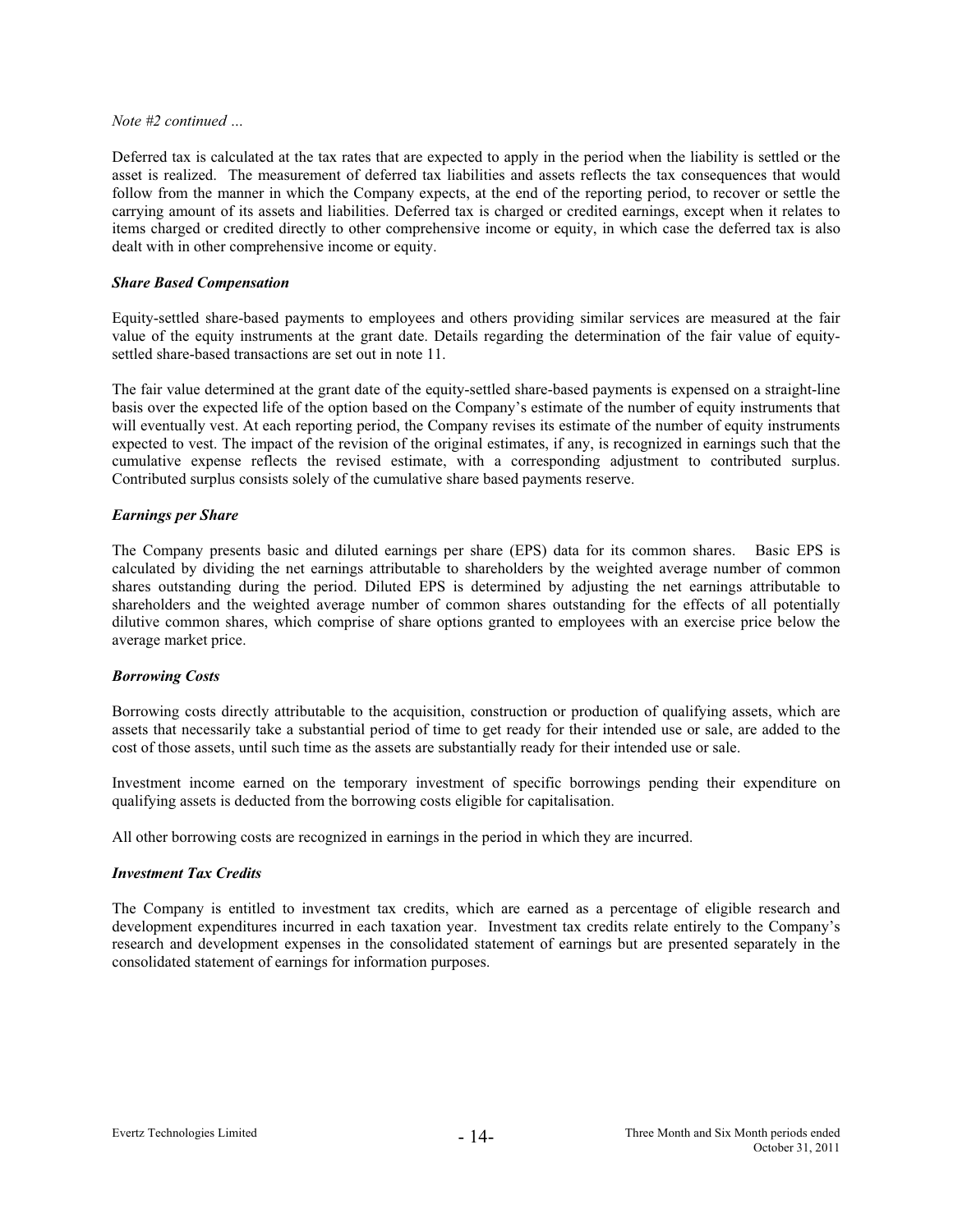# *Financial Instruments*

The Company's financial assets and liabilities which are initially recorded at fair value and subsequently measured based on their assigned classifications as follows:

| <b>Asset/Liability</b>            | Category                          | <b>Measurement</b> |
|-----------------------------------|-----------------------------------|--------------------|
|                                   |                                   |                    |
| Cash                              | Loans and receivable              | Amortized cost     |
| Instruments held for trading      | Fair value through profit or loss | Fair value         |
| Accounts receivable               | Loans and receivable              | Amortized cost     |
| Trade and other payables          | Other liabilities                 | Amortized cost     |
| Current portion of long term debt | Other liabilities                 | Amortized cost     |
| Long term debt                    | Other liabilities                 | Amortized cost     |
| Contingent consideration          | Fair value through profit or loss | Fair value         |

# *Financial Assets*

All financial assets are initially measured at fair value, plus transaction costs, except for those financial assets classified as at fair value through profit or loss, which are initially measured at fair value.

Financial assets are classified into the following specific categories: financial assets "at fair value through profit or loss" (FVTPL), "held-to-maturity" investments, "available-for-sale" (AFS) financial assets and "loans and receivables". The classification depends on the nature and purpose of the financial assets and is determined at the time of initial recognition.

Financial assets at FVTPL are stated at fair value, with any gains or losses arising on re-measurement recognized in earnings.

Transaction costs in respect of financial instruments are fair value through profit or loss are recognized in earnings immediately. Transaction costs in respect of other financial instruments are included in the initial measurement of the financial instrument.

#### *Impairment of financial assets*

Financial assets, other than those at FVTPL, are assessed for indicators of impairment at each reporting period. Financial assets are impaired where there is objective evidence that, as a result of one or more events that occurred after the initial recognition of the financial asset, the estimated future cash flows of the investment have been affected. For certain categories of financial assets, such as trade and other receivables, assets that are assessed not to be impaired individually are, in addition, assessed for impairment on a collective basis.

For financial assets carried at amortized cost, the amount of the impairment is the difference between the asset's carrying amount and the present value of estimated future cash flows, discounted at the financial asset's original effective interest rate.

The carrying amount of the financial asset is reduced by the impairment loss directly for all financial assets with the exception of trade receivables, where the carrying amount is reduced through the use of an allowance account. When a trade receivable is considered uncollectible, it is written off against the allowance account. Subsequent recoveries of amounts previously written off are credited against the allowance account. Changes in the carrying amount of the allowance account are recognized in earnings.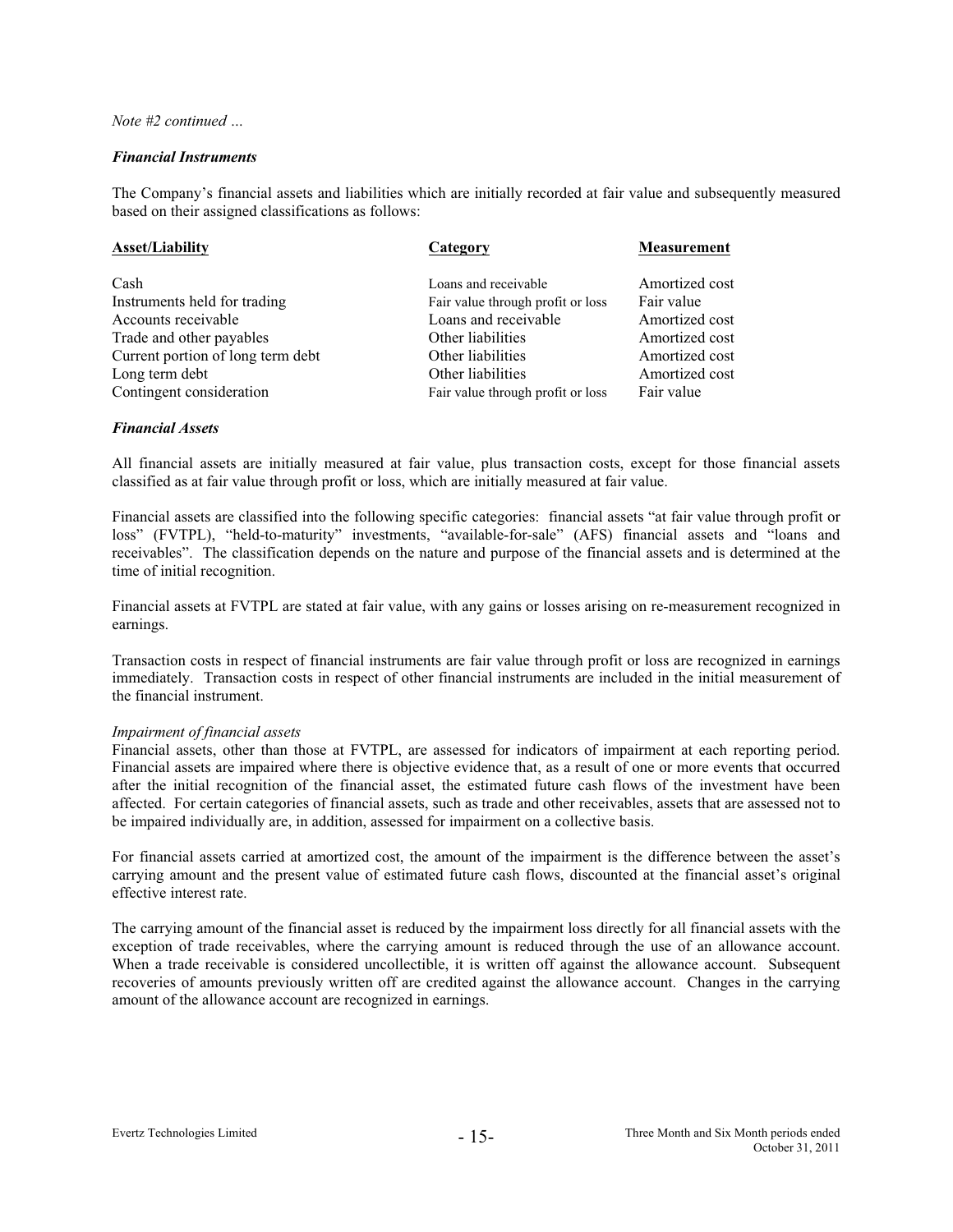# *Financial liabilities and equity instruments issued by the Company*

Financial liabilities at FVTPL are stated at fair value, with any gains or losses arising on re-measurement recognized in earnings. The net gain or loss recognized in earnings incorporates any interest paid on the financial liability and is included in the "other income and expenses" line item in the interim condensed consolidated statements of earnings.

An equity instrument is any contract that evidences a residual interest in the assets of an entity after deducting all of its liabilities. Equity instruments issued by the Company are recognized at the proceeds received, net of direct issue costs.

Other financial liabilities, including long term debt, are initially measured at fair value, net of transaction costs. Other financial liabilities are subsequently measured at amortized cost using the effective interest method, with interest expense recognized on an effective yield basis.

# *Use of Estimates and Judgments*

The preparation of financial statements in conformity with IFRS requires management to make judgments, estimates and assumptions that affect the reported amounts of assets and liabilities and disclosure of contingent assets and liabilities at the date of the financial statements and the reported amounts of revenues and expenses during the year. Consequently, actual results could differ from those estimates. Those estimates and underlying assumptions are reviewed on an ongoing basis. Revisions to accounting estimates are recognized in the period in which the estimate is revised and in any future periods affected. Significant estimates include the determination of the allowance for doubtful accounts for trade receivables, provision for inventory obsolescence, the useful life of property, plant and equipment for depreciation, amortization and evaluation of net recoverable amount of property, plant and equipment, determination of fair value for share-based compensation, evaluating deferred income tax assets and liabilities, the determination of fair value of financial instruments and the likelihood of recoverability determination of implied fair value of goodwill and implied fair value of assets and liabilities for purchase price allocation purposes and goodwill impairment test purposes.

Significant items requiring the use of judgment in application of accounting policies and assumptions include the determination of the Canadian dollar as the functional currency, classification of financial instruments, classification of leases, degree of componentization applied when calculating amortization of property, plant and equipment, and identification of cash generating units for impairment testing purposes.

# *Operating Segments*

An operating segment is a component of the Company that engages in business activities from which it may earn revenues and incur expenses, including revenues and expenses that relate to transactions with any of the Company's other components. The Company reviewed its operations and determined that it operates a single reportable segment, the television broadcast equipment market. The single reportable operating segment derives its revenue from the sale of hardware and software solutions including related services, training and commissioning.

# **New and Revised IFRSs Issued but Not Yet Effective**

Following is a listing of amendments, revisions and new International Financial Reporting Standards (IFRSs) issued but not effective until annual periods beginning after May 1, 2012. Unless otherwise indicated, earlier application is permitted.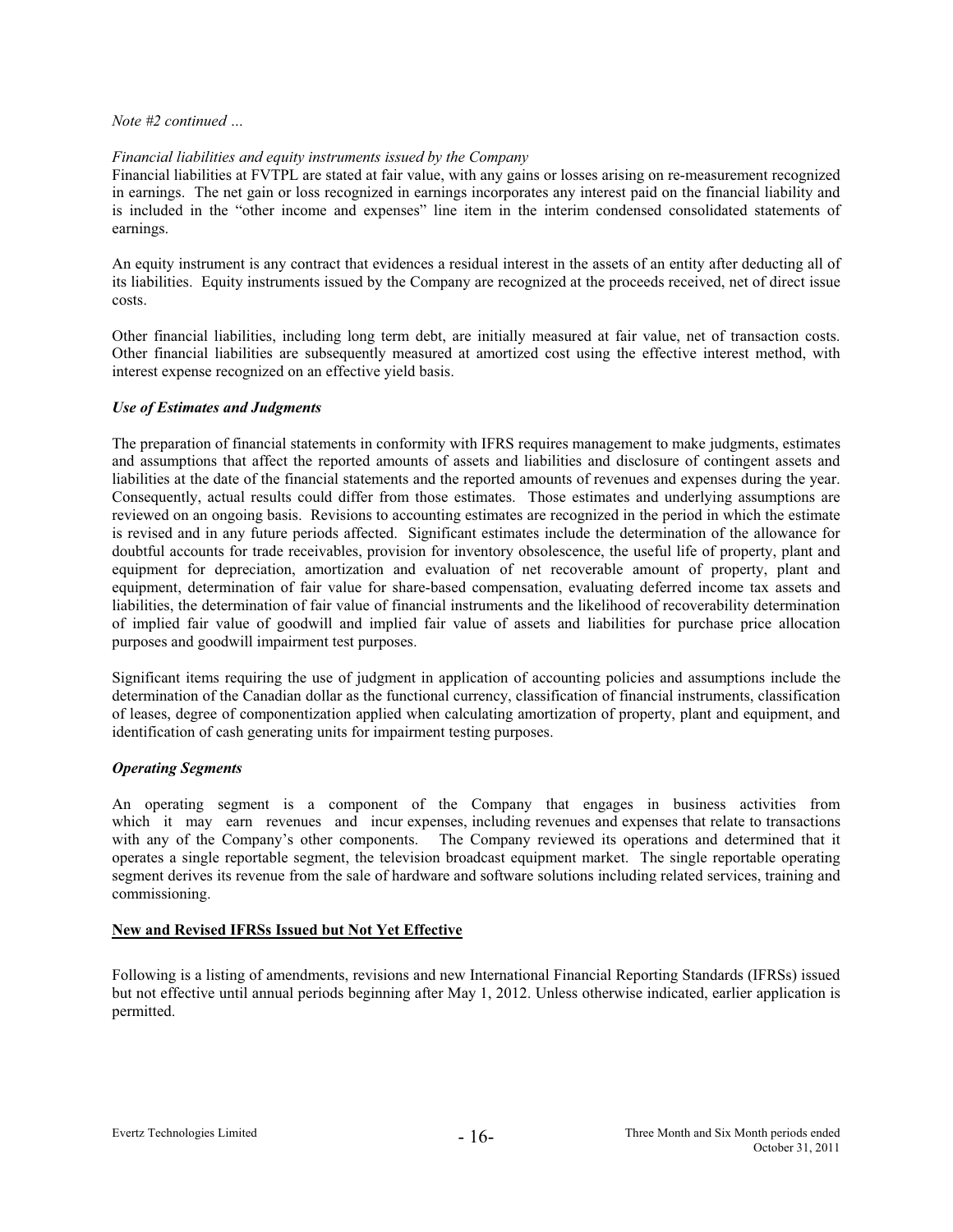# *Financial Instruments*

IFRS 9 Financial instruments ("IFRS 9") was issued by the IASB on November 12, 2009 and will replace IAS 39 Financial Instruments: Recognition and Measurement ("IAS 39"). IFRS 9 uses a single approach to determine whether a financial asset is measured at amortized cost or fair value, replacing the multiple rules in IAS 39. The approach in IFRS 9 is based on how an entity manages its financial instruments in the context of its business model and the contractual cash flow characteristics of the financial assets. The new standard also requires a single impairment method to be used, replacing the multiple impairment methods in IAS 39. IFRS 9 is effective for annual periods beginning on or after January 1, 2013. The Company has not yet determined the impact of IFRS 9 on its financial statements.

# *Consolidated Financial Statements*

IFRS 10, *Consolidated Financial Statements* ("IFRS 10") establishes principles for the presentation and preparation of consolidated financial statements when an entity controls one or more other entities. IFRS 10 replaces the consolidation requirements in SIC-12, *Consolidation – Special Purpose Entities* and IAS 27, *Consolidated and Separate Financial Statements.* The Company has not yet determined the impact of IFRS 10 on its financial statements.

# *Joint Arrangements*

IFRS 11, *Joint Arrangements* ("IFRS 11") provides a more realistic reflection of joint arrangements by focusing on the rights and obligations of the arrangement, rather than its legal form as is currently the case. IFRS 11 replaces SIC-13, *Jointly Controlled Entities – Non-Monetary Contribution by Venturers* and IAS 31, *Interests in Joint Ventures.* The Company has not yet determined the impact of IFRS 11 on its financial statements.

# *Disclosure of Interests in Other Entities*

IFRS 12, *Disclosure of Interests in Other Entities* ("IFRS 12") is a new and comprehensive standard on disclosure requirements for all forms of interests in other entities, including subsidiaries, joint arrangements, associates and unconsolidated structured entities. The Company has not yet determined the impact of IFRS 12 on its financial statements.

#### *Fair Value Measurements*

IFRS 13, *Fair Value Measurements* ("IFRS 13") provides new guidance on fair value measurement and disclosure requirements. The Company has not yet determined the impact of IFRS 13 on its financial statements.

#### *Income Taxes*

The amendments to IAS 12, *Income Taxes* ("IAS 12") relate to the measurement of deferred taxes for investment property carried at fair value. The Company has not yet determined the impact of the changes to IAS 12 on its financial statements.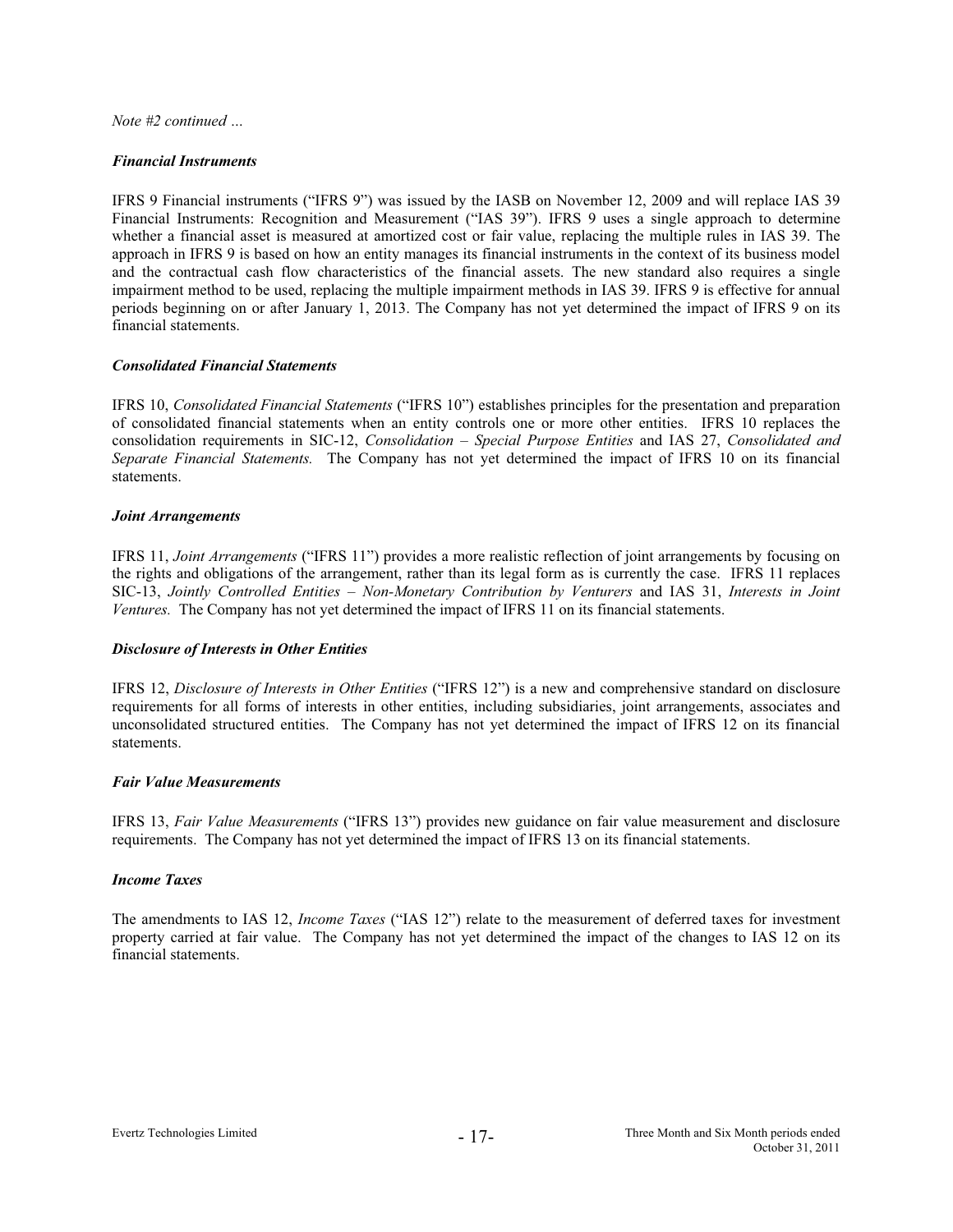#### *Presentation of Financial Statements*

Amendments to IAS 1, *Presentation of Financial Statements* ("IAS 1"), which are effective for annual periods beginning on or after July 1, 2012, are to be applied retroactively. The amendments require that an entity present separately the items of other comprehensive income that may be reclassified to profit or loss in the future from those that would never be reclassified to profit or loss. The Company has not yet determined the impact of the changes to IAS 1 on its financial statements.

# **3. BUSINESS ACQUISITIONS**

On December 3, 2010 the Company completed the purchase of 100% of the share capital of an international technology-based company for cash consideration of \$2,917, net of \$1,483 in cash acquired. The acquisition price includes \$1,600 in contingent consideration that the Company has determined beyond a reasonable doubt will be incurred. The acquisition was accounted for under the acquisition method and its operating results have been included in these financial statements since the date of acquisition. During fiscal 2011 the Company recognized \$172 of transaction costs in earnings relating to the acquisition.

The allocation of the purchase price is based on management's estimate of the fair value of assets acquired and liabilities assumed. The allocation of the purchase price was as follows:

| Trade and other receivables         | D | 2,203   |
|-------------------------------------|---|---------|
| Inventory                           |   | 245     |
| Income tax receivable               |   | 15      |
| Trade and other payables            |   | (1,109) |
| Deferred revenue                    |   | (2,526) |
| Property, plant and equipment       |   | 131     |
| Intangibles - intellectual property |   | 1,440   |
| Deferred tax liability              |   | (397)   |
| Goodwill (not tax deductible)       |   | 2,915   |
|                                     |   | 2,917   |

The fair value of trade and other receivables was determined by netting \$2,579 in gross receivables with \$376 in receivables deemed uncollectable.

# **4. PROPERTY, PLANT AND EQUIPMENT**

|                                    |   |        | <b>October 31, 2011</b>     |    |                    |   |        |    | <b>April 30, 2011</b>       |                    |
|------------------------------------|---|--------|-----------------------------|----|--------------------|---|--------|----|-----------------------------|--------------------|
|                                    |   | Cost   | Accumulated<br>Amortization |    | Carrying<br>Amount |   | Cost   |    | Accumulated<br>Amortization | Carrying<br>Amount |
| Office furniture and equipment     | S | 1.758  | \$<br>.286                  | S  | 472                | S | 1.354  | S  | 974                         | \$<br>380          |
| Research and development equipment |   | 9.296  | 5.610                       |    | 3,686              |   | 8.042  |    | 5.184                       | 2,858              |
| Airplanes                          |   | 11,083 | 4.349                       |    | 6,734              |   | 10,995 |    | 3,975                       | 7,020              |
| Machinery and equipment            |   | 39,834 | 23,261                      |    | 16.573             |   | 38,157 |    | 21.400                      | 16,757             |
| Leaseholds                         |   | 3.609  | 2,024                       |    | 1,585              |   | 3,607  |    | 1,657                       | 1,950              |
| Land                               |   | 1,684  |                             |    | 1,684              |   | 1,557  |    |                             | 1,557              |
| <b>Buildings</b>                   |   | 7.639  | .260                        |    | 6,379              |   | 8.307  |    | 1.202                       | 7,105              |
|                                    |   | 74.903 | 37.790                      | \$ | 37.113             |   | 72.019 | \$ | 34,392                      | \$<br>37,627       |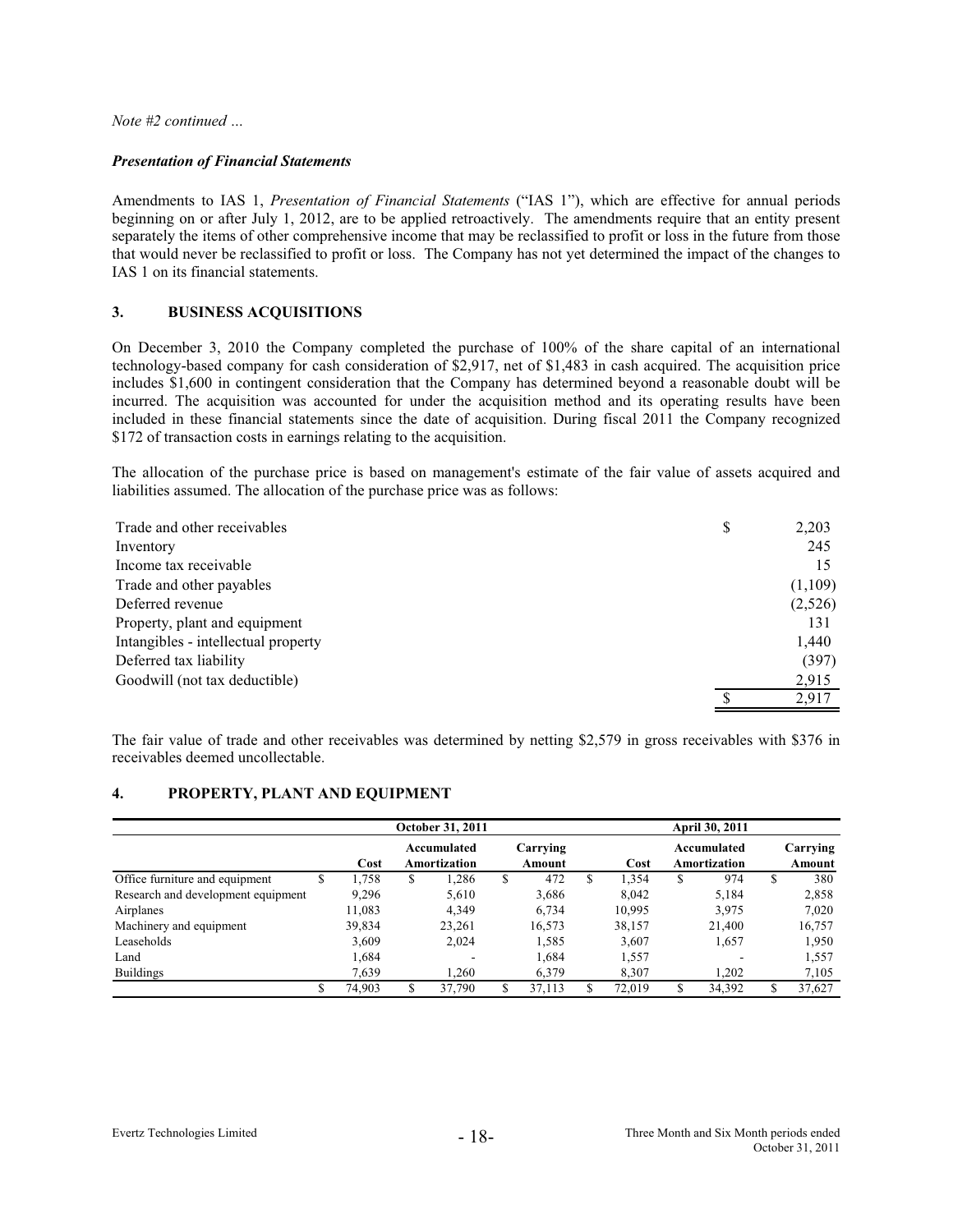# **5. INTANGIBLE ASSETS**

|                                 |    | Intellectual |
|---------------------------------|----|--------------|
|                                 |    | property     |
| Cost                            |    |              |
| Balance as at April 30, 2011    | \$ | 7,848        |
| Foreign exchange differences    |    | 19           |
| Balance as at October 31, 2011  | \$ | 7,867        |
| <b>Accumulated Depreciation</b> |    |              |
| Balance as at April 30, 2011    | \$ | (5,624)      |
| Amortization for the period     |    | (616)        |
| Foreign exchange differences    |    | (4)          |
| Balance as at October 31, 2011  | \$ | (6,244)      |
| <b>Carrying amounts</b>         |    |              |
| At April 30, 2011               | S  | 2,224        |
| At October 31, 2011             | \$ | 1,623        |

# **6. GOODWILL**

The changes in carrying amounts of goodwill are as follows:

| Cost                           |      |
|--------------------------------|------|
| Balance as at April 30, 2011   | 7.46 |
| Foreign exchange differences   | 484  |
| Balance as at October 31, 2011 |      |

# **7. PROVISIONS**

|                                | Warranty $&$ | Lease/Retirement   |       |
|--------------------------------|--------------|--------------------|-------|
|                                | Returns      | <b>Obligations</b> | Total |
| Balance as at April 30, 2011   | 766          | 469                | 1,235 |
| Additions                      | $\,$         |                    |       |
| Foreign exchange differences   |              |                    |       |
| Balance as at October 31, 2011 | 764          | 480                | .244  |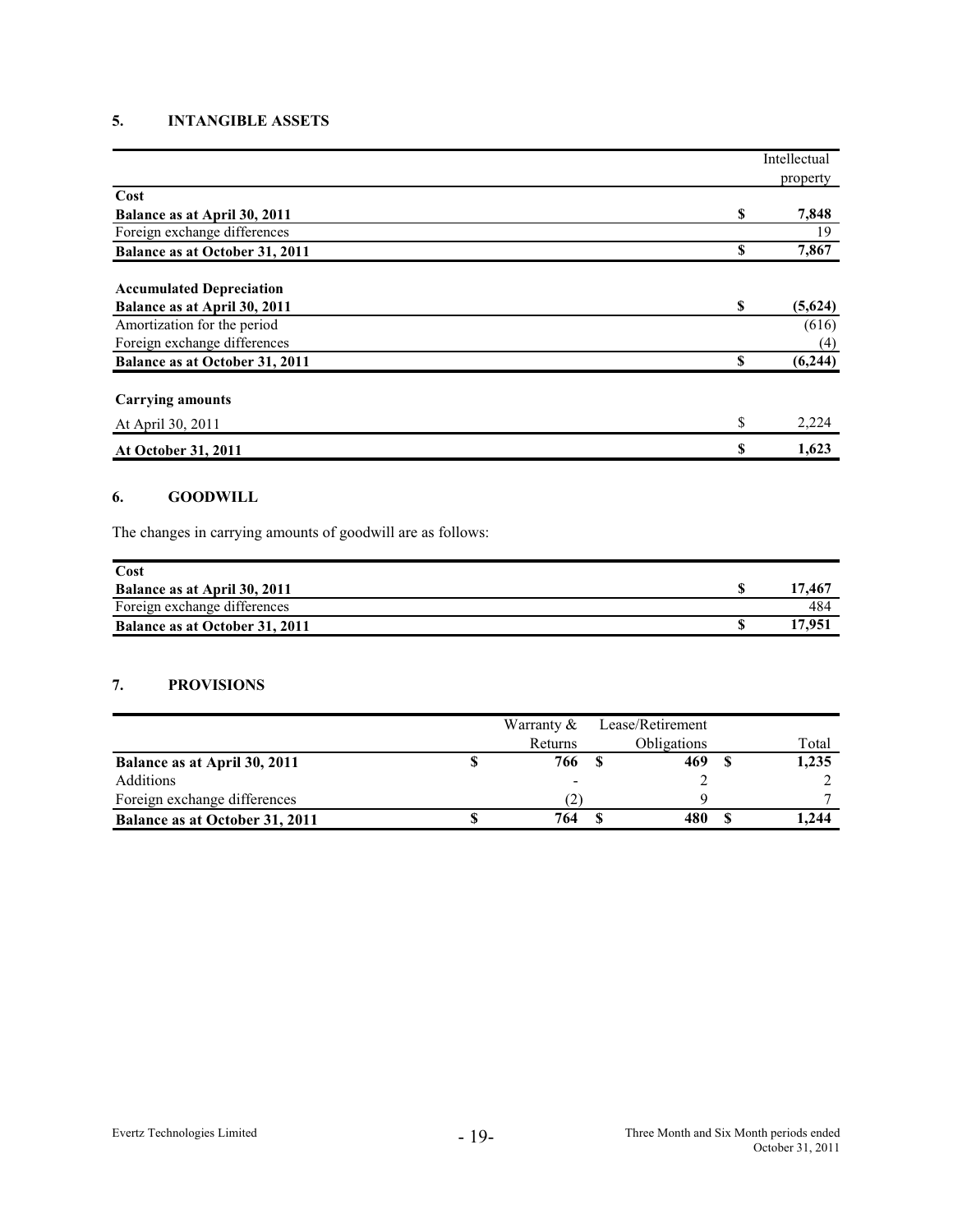# **8. CAPITAL STOCK**

Authorized capital stock consists of: Unlimited number of preferred shares Unlimited number of common shares

|                                      | Number of     |    | Amount   |
|--------------------------------------|---------------|----|----------|
|                                      | Common Shares |    |          |
| Balance as at May 1, 2010            | 73,607,506    | -8 | 51,035   |
| Issued on exercise of stock options  | 863,100       |    | 5,630    |
| Transferred from contributed surplus |               |    | 2,217    |
| Balance as at April 30, 2011         | 74,470,606    |    | 58,882   |
| Issued on exercise of stock options  | 605,280       |    | 5,428    |
| Cancelled pursuant to NCIB           | (1,851,600)   |    | (1, 464) |
| Transferred from contributed surplus |               |    | 1,531    |
| Balance as at October 31, 2011       | 73,224,286    | S  | 64,377   |

# *Normal Course Issuer Bid*

In June 2011, the Company filed a Normal Course Issuer Bid (NCIB) with the TSX to repurchase, at the Company's discretion, until June 28, 2012 up to 3,751,717 outstanding common shares on the open market or as otherwise permitted, subject to normal terms and limitations of such bids. During the first six months of fiscal 2012, the Company purchased and cancelled 1,851,600 common shares at a weighted average price of \$12.62 per share under the NCIB.

#### *Dividends Per Share*

During the quarter \$0.12 in dividends per share were declared.

# **9. SELLING, ADMINISTRATIVE AND GENERAL EXPENSES**

|                                                     | Three month period ended<br>October 31, |        |   |        | Six month period ended<br>October 31, |        |   |        |
|-----------------------------------------------------|-----------------------------------------|--------|---|--------|---------------------------------------|--------|---|--------|
|                                                     |                                         | 2011   |   | 2010   |                                       | 2011   |   | 2010   |
| Selling and administrative                          | S                                       | 11,739 | S | 9.015  | \$                                    | 22.121 | S | 17,209 |
| Share-based compensation (note 11)                  |                                         | 791    |   | 962    |                                       | 1.424  |   | 1,833  |
| Depreciation of property, plant and equipment (non- |                                         |        |   |        |                                       |        |   |        |
| production)                                         |                                         | 689    |   | 330    |                                       | 1,058  |   | 672    |
| Amortization of intangibles                         |                                         | 309    |   | 219    |                                       | 616    |   | 438    |
|                                                     | S                                       | 13.528 |   | 10.526 | S                                     | 25.219 | S | 20,152 |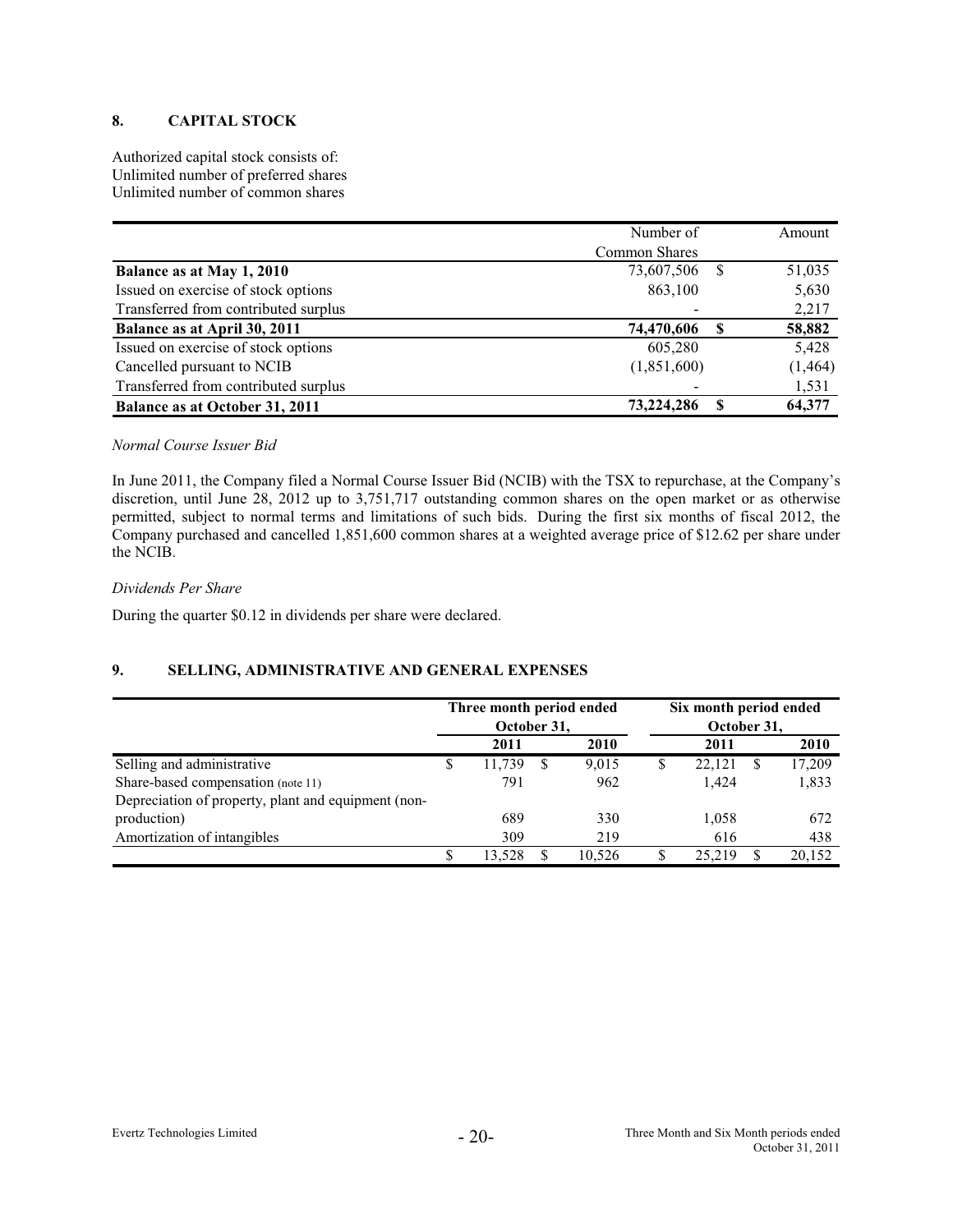# **10. STATEMENT OF CASH FLOWS**

#### **Changes in non**–**cash working capital items**

|                                       |    | Three month period ended<br>October 31, |   |           | Six month period ended<br>October 31, |          |           |  |
|---------------------------------------|----|-----------------------------------------|---|-----------|---------------------------------------|----------|-----------|--|
|                                       |    | 2011                                    |   | 2010      |                                       | 2011     | 2010      |  |
| Trade and other receivables           | \$ | 7,514                                   | S | (10, 850) | \$                                    | (4,975)  | (10, 588) |  |
| Inventories                           |    | 1,450                                   |   | (4, 721)  |                                       | 2,339    | (14,950)  |  |
| Income taxes receivable               |    | (977)                                   |   | 547       |                                       | (1, 555) | 2,526     |  |
| Trade payable and accrued liabilities |    | (5,362)                                 |   | (2, 462)  |                                       | (1,783)  | (4,166)   |  |
| Deferred revenue                      |    | 662                                     |   | (47)      |                                       | 2,660    | (187)     |  |
| Provisions                            |    | 11                                      |   | 4         |                                       | Q        | 21        |  |
|                                       | S  | 3.298                                   |   | (17.529)  |                                       | (3,305)  | (27, 344) |  |

# **11. SHARE BASED PAYMENTS**

The Company established, in June 2006, a stock option plan to attract, retain, motivate and compensate employees, officers and eligible directors who are integral to the growth and success of the Company. A number of shares equal to 10% of the Company's outstanding common shares are to be reserved for issuance under the stock option plan.

The Board of Directors administers the stock option plan and will determine the terms of any options granted. The exercise price of an option is to be set by the Board of Directors at the time of grant but shall not be lower than the market price as defined in the option plan at the time of grant. The term of the option cannot exceed 10 years. Stock options currently granted normally fully vest and expire by the end of the fifth year. The terms for all options prior to June 2006 were set by the Board of Directors at the grant date.

On September 6, 2011, the Company cancelled 630,000 options with a weighted average exercise price of \$17.08 and approximate remaining vesting period of 4.2 years, and issued new options with an exercise price of \$11.88 and a vesting period of 5.0 years. As a result of cancellation and issuance of these options, the fair value of the options, calculated using the Black-Scholes model, increased by \$562 and will be amortized over the remaining vesting period of the options. For these options, \$19 in incremental compensation cost was recognized during fiscal 2012.

The changes in the number of outstanding share options are as follows:

|                                       | Number of             | Weighted              |
|---------------------------------------|-----------------------|-----------------------|
|                                       | Options               | Average               |
|                                       |                       | <b>Exercise Price</b> |
| Balance as at May 1, 2010             | 4,095,500<br>-S       | 10.82                 |
| Granted                               | 1,055,000             | 15.77                 |
| Exercised                             | (863,100)             | 6.52                  |
| Cancelled                             | (180, 800)            | 11.87                 |
| Balance as at April 30, 2011          | 4,106,600<br><b>S</b> | 12.95                 |
| Granted                               | 2,257,000             | 11.95                 |
| Exercised                             | (605, 280)            | 8.97                  |
| Cancelled                             | (830,900)             | 15.71                 |
| Expired                               | (5,270)               | 10.01                 |
| <b>Balance as at October 31, 2011</b> | 4,922,150             | 12.52                 |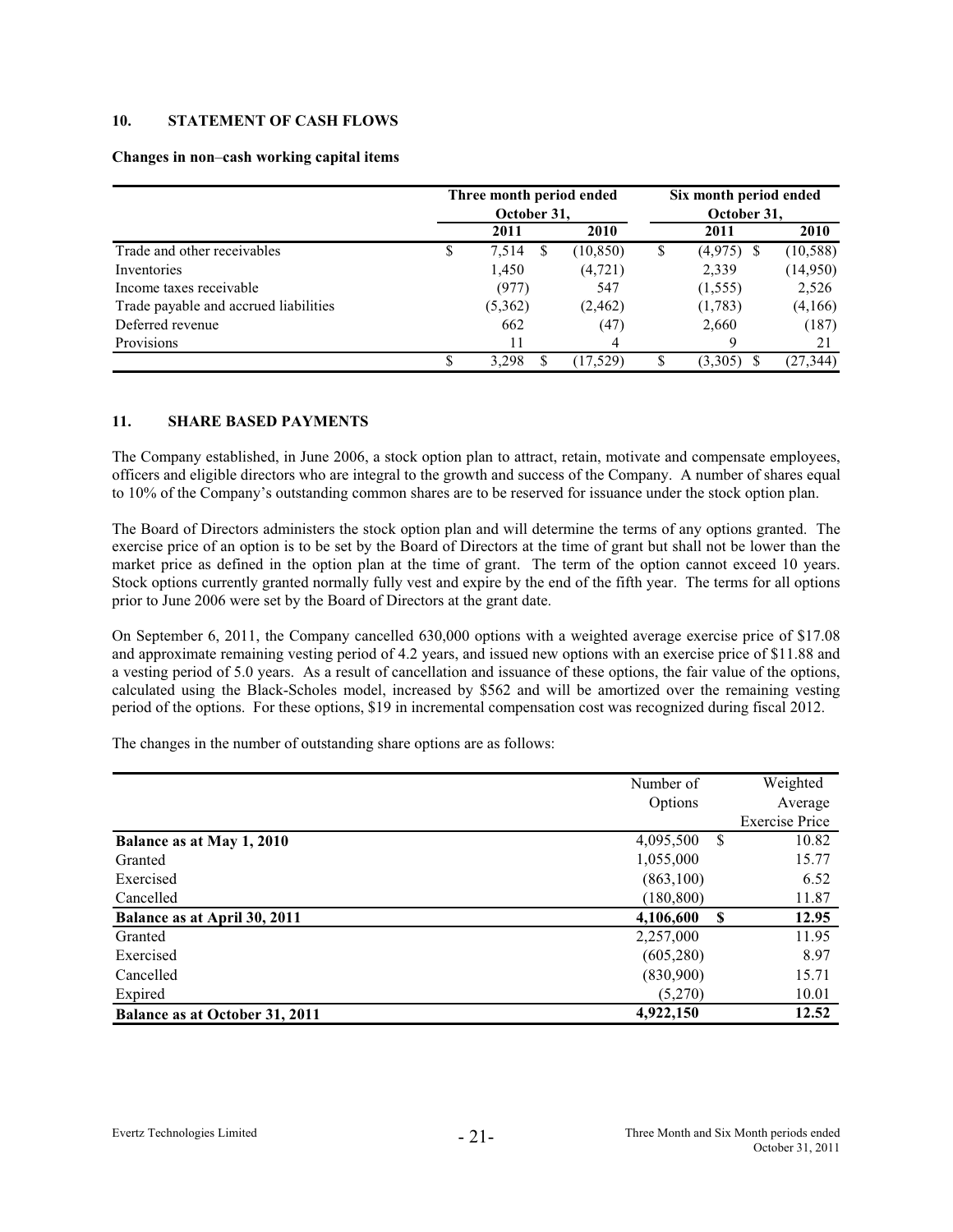| <b>Exercise Price</b> |    | <b>Weighted Average</b> | Number of      | <b>Weighted Average</b> |             |    | <b>Weighted Average</b>    |
|-----------------------|----|-------------------------|----------------|-------------------------|-------------|----|----------------------------|
|                       |    | <b>Exercise Price</b>   | Outstanding    | Remaining               |             |    | <b>Exercise Price of</b>   |
|                       |    |                         | <b>Options</b> | <b>Contractual Life</b> | Exercisable |    | <b>Exercisable Options</b> |
| $$9.93 - $11.00$      |    | 10.95                   | 1,372,650      |                         | 798,450     | S  | 11.00                      |
| $$11.17 - $16.12$     | ٠D | 12.42                   | 3,134,500      | 4.4                     | 10.000      | \$ | 13.74                      |
| $$17.88 - $19.34$     | J  | 18.15                   | 405,000        | 1.6                     | 255,000     | \$ | 17.97                      |
| \$29.58               |    | 29.58                   | 10,000         | 1.3                     | 6.000       | \$ | 29.58                      |
| Totals                |    | 12.52                   | 4.922.150      | 3.3                     | 1.069.450   | S  | 12.80                      |

Stock options outstanding as at October 31, 2011 are:

#### **Compensation expense**

The share–based compensation expense that has been charged against earnings over the six month period is \$1,424 (2010 - \$1,833). Compensation expense was calculated using the Black–Scholes option pricing model with the following weighted average assumptions:

|                                                   | October 31, | October 31, |
|---------------------------------------------------|-------------|-------------|
|                                                   | 2011        | 2010        |
| Risk-free interest rate                           | $1.41\%$    | 2.45%       |
| Dividend yield                                    | $4.02\%$    | 2.53%       |
| Expected life                                     | 5 years     | 5 years     |
| Expected volatility                               | 40%         | 35%         |
| Weighted average grant-date fair value:           |             |             |
| Where the exercise price equaled the market price | \$2.99      | \$3.79      |

Expected volatility is based on a combination of historical share price volatility over the past 5 years of both the company and industry index averages. Share-based compensation was calculated using a weighted average forfeiture rate of 18%.

## **12. SEGMENTED INFORMATION**

The Company reviewed its operations and determined that it operates a single reportable segment, the television broadcast equipment market. The single reportable operating segment derives its revenues from the sale of hardware and software solutions including related services, training and commissioning.

| Revenue              |    |                          |   |        |                        |         |
|----------------------|----|--------------------------|---|--------|------------------------|---------|
|                      |    | Three month period ended |   |        | Six month period ended |         |
|                      |    | October 31,              |   |        | October 31,            |         |
|                      |    | 2011                     |   | 2010   | 2011                   | 2010    |
| <b>United States</b> | J. | 26,031                   | S | 32,407 | 62,224                 | 69,292  |
| International        |    | 34,576                   |   | 42,411 | 64,373                 | 73,581  |
| Canada               |    | 9,880                    |   | 7.509  | 19,018                 | 13,270  |
|                      |    | 70.487                   |   | 82.327 | 145.615                | 156.143 |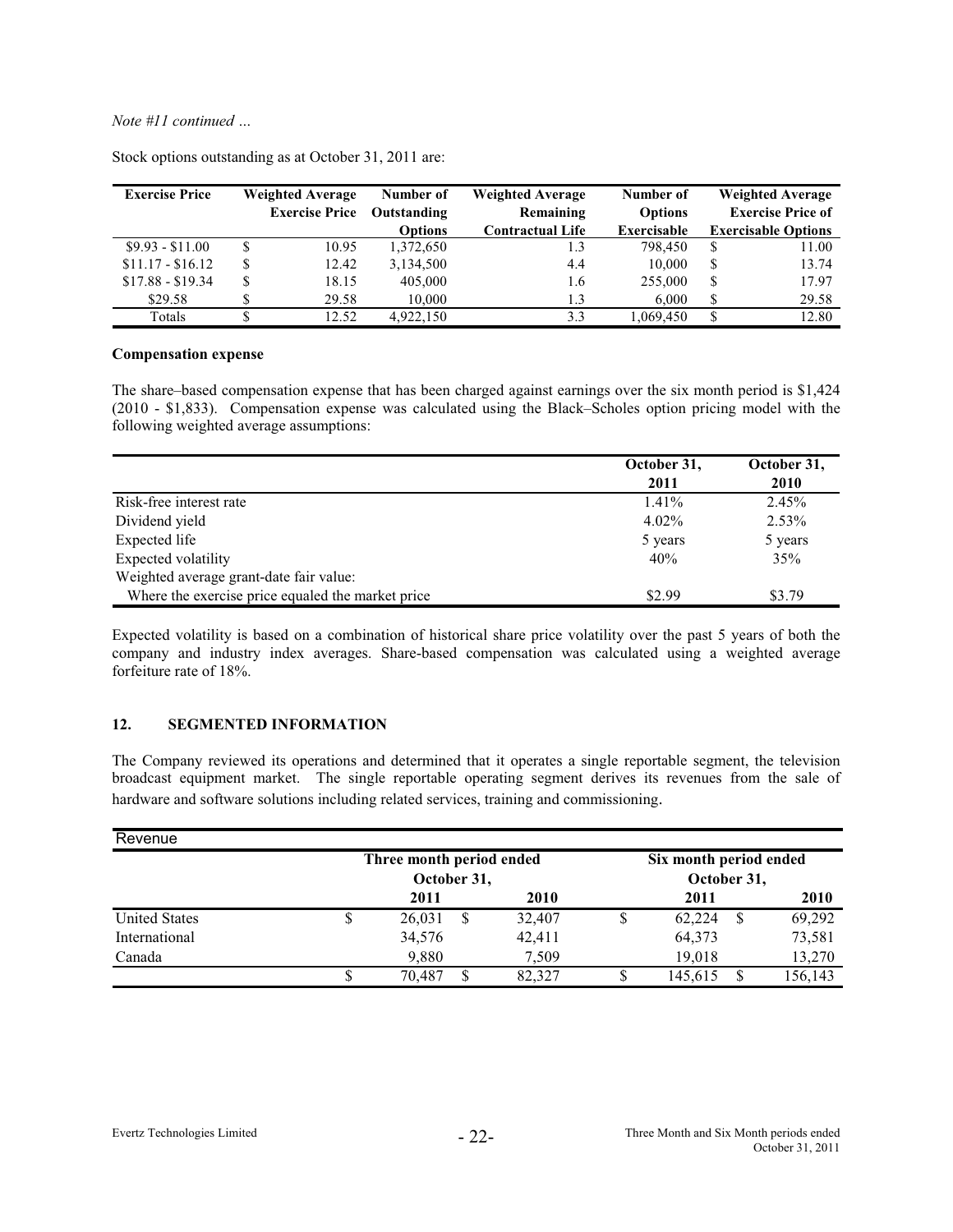|                      | <b>October 31, 2011</b> |                          |    |                |    |                                 |  | <b>April 30, 2011</b>    |  |                          |    |                                 |
|----------------------|-------------------------|--------------------------|----|----------------|----|---------------------------------|--|--------------------------|--|--------------------------|----|---------------------------------|
|                      |                         | Capital<br><b>Assets</b> |    | Goodwill       |    | Intellectual<br><b>Property</b> |  | Capital<br><b>Assets</b> |  | Goodwill                 |    | Intellectual<br><b>Property</b> |
| <b>United States</b> |                         | 6.853                    | \$ | $\blacksquare$ |    | $\sim$                          |  | 7.207                    |  | $\overline{\phantom{a}}$ |    |                                 |
| International        |                         | 10.151                   |    | 17.951         |    | 1.623                           |  | 9.844                    |  | 17.467                   |    | 2,224                           |
| Canada               |                         | 20,109                   |    |                |    |                                 |  | 20,576                   |  | $\,$                     |    |                                 |
|                      |                         | 37.113                   |    | 17.951         | \$ | 1.623                           |  | 37.627                   |  | 17.467                   | \$ | 2.224                           |

# **13. RELATED PARTY TRANSACTIONS**

Balances and transactions between the Company and its subsidiaries, which are related parties of the Company, have been eliminated on consolidation and are not disclosed in this note. Details of transactions between the Company and other related parties are disclosed below.

# *Related Party Transactions*

Two shareholders each indirectly hold a 10% interest in the Company's leased premises in Ontario. This lease expires in 2019 with a total of \$6,200 committed over the remaining term. During the six and three month period respectively, rent paid for the leased principal premises amounted to \$399 (2010 – \$399) and \$200 (2010 - \$200) with no outstanding amounts due as at October 31, 2011.

The Company also leases property where two shareholders indirectly own 100% interest. This lease expires in 2016 with a total of \$1210 committed over the remaining term. During the six and three month period respectively, rent paid was  $$121 (2010 - $120)$  and  $$61 (2010 - $60)$  with no outstanding amounts due as at October 31, 2011.

On December 1, 2008 the Company entered into an agreement with two shareholders who each indirectly hold a 20% interest in the Company's leased premises in Ontario. This lease expires in 2018 with a total of \$5,565 committed over the remaining term. During the six and three month period respectively, rent paid for the leased principal premises amounted to \$360 (2010 - \$343) and \$180 (2010 - \$172) with no outstanding amounts due as at October 31, 2011.

On December 15, 2008 the Company entered into a lease agreement with a director who indirectly owns 100% interest. The lease expires in 2013 with a total of \$293 committed over the remaining term. During the six and three month period respectively, rent paid was \$65 (2010 - \$65) and \$33 (2010 - \$33) with no outstanding amounts due as at October 31, 2011.

On May 1, 2009 the Company entered into an agreement with two shareholders who each indirectly hold a 35% interest. This lease expires in 2019 with a total of \$3,399 committed over the remaining term. During the six and three month period respectively, rent paid was \$209 (2010 - \$199) and \$104 (2010 - \$99) with no outstanding amounts due as at October 31, 2011.

These transactions were in the normal course of business and recorded at an exchange value established and agreed upon by related parties.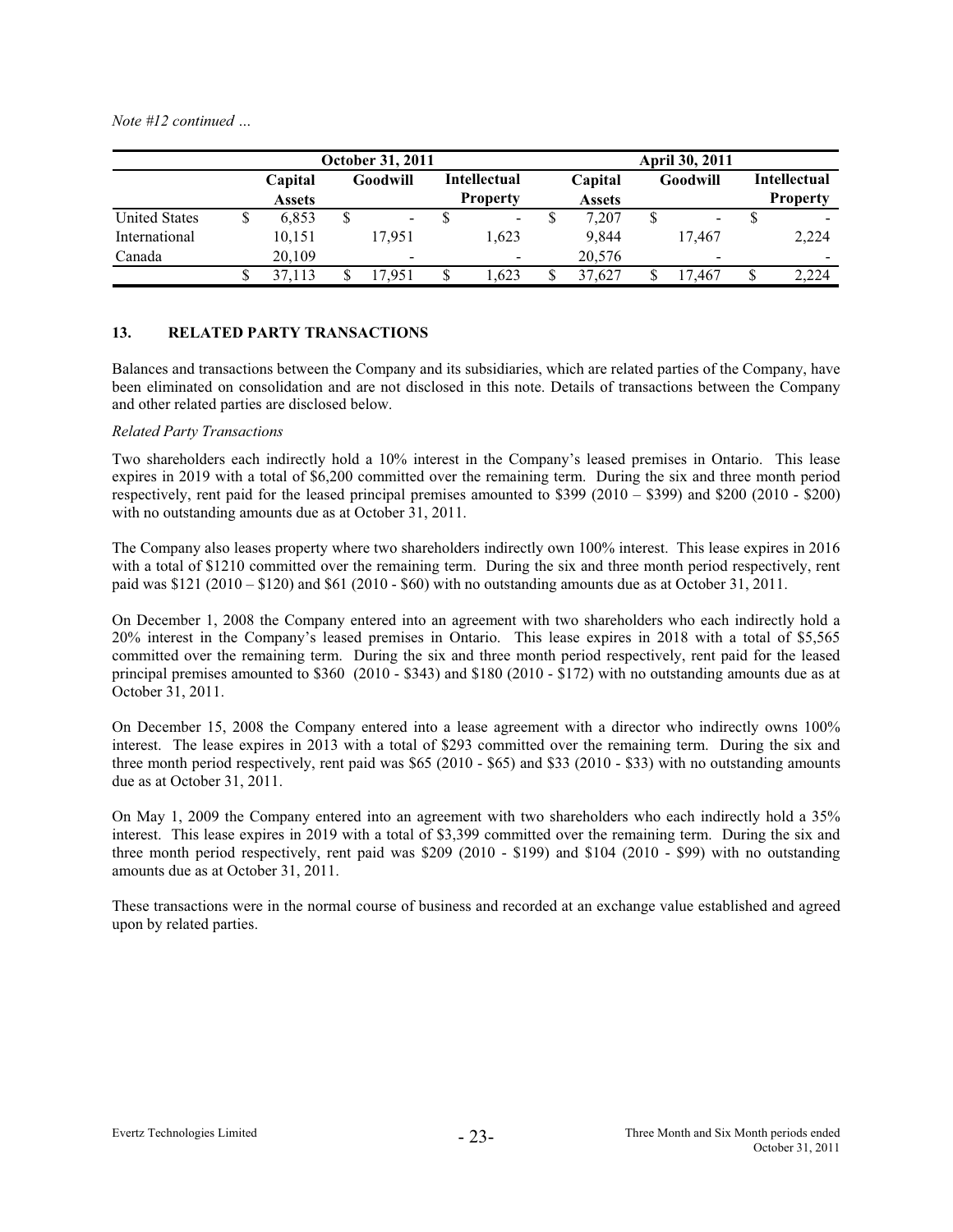# **14. EARNINGS PER SHARE**

|                                                    | Three month period ended<br>October 31, |            | Six month period ended<br>October 31, |              |  |  |
|----------------------------------------------------|-----------------------------------------|------------|---------------------------------------|--------------|--|--|
|                                                    | 2011                                    | 2010       | 2011                                  | 2010         |  |  |
| Weighted average common shares outstanding         | 73,411,756                              | 73,749,569 | 74,085,659                            | 73,663,050   |  |  |
| Dilutive effect of stock options                   | 199.412                                 | 534.647    | 330,974                               | 439,477      |  |  |
| Diluted weighted average common shares outstanding | 73,611,168                              | 74.284.216 | 74.416.633                            | 74, 102, 527 |  |  |

The weighted average number of diluted common shares excludes 1,428,470 options because they were anti-dilutive during the period  $(2010 - 365,000)$ .

# **15. FIRST-TIME ADOPTION OF INTERNATIONAL FINANCIAL REPORTING STANDARDS**

For all periods up to and including the year ended April 30, 2011, the Company prepared its financial statements in accordance with Canadian GAAP. These financial statements, for the six months ended October 31, 2011, are the second which the Company has prepared in accordance with IFRS.

Accordingly, the Company has prepared financial statements which comply with IFRS applicable for periods beginning on or after May 1, 2011 (the date of transition) as described in the significant accounting policies in Note 2. The principal adjustments made by the Company in its reconciling from Canadian GAAP balance sheet as at May 1, 2010 and its previously published Canadian GAAP financial statements for the year ended April 30, 2011 to IFRS are included within Note 16 of the Companies interim condensed consolidated financial statements for the three months ended July 31, 2011.

This note provides reconciliation of Canadian GAAP and IFRS for periods presented within this statement.

#### *Exemptions applied and mandatory exceptions*

IFRS 1, First-Time Adoption of International Financial Reporting Standards, allows first-time adopters certain exemptions from the general requirement to apply IFRS as effective for April 2012 year ends retrospectively. IFRS 1 also includes mandatory exceptions to the retrospective application of IFRSs.

The Company has applied the following exemptions:

### IFRS 2 - Share-based payment transactions

IFRS 1 does not require first-time adopters to apply IFRS 2, Share Based Payment, to equity instruments that were granted on or before November 7, 2002, or equity instruments that were granted subsequent to November 7, 2002 and vested before the date of transition to IFRS. The Company has elected not to apply IFRS 2 to awards that vested prior to May 1, 2010, which had been accounted for in accordance with Canadian GAAP.

# IFRS 3 - Business Combinations

IFRS 1 indicates that a first-time adopter may elect not to apply IFRS 3, Business Combinations, retrospectively to business combinations that occurred before the date of transition to IFRS. The Company has taken advantage of this election and has applied IFRS 3 to business combinations that occurred on or after May 1, 2010. In accordance with the IFRS 1 exemption the Company has also elected to not retroactively apply IAS 21, The Effects of Changes in Foreign Exchange Rates, on fair value adjustments and goodwill arising in business combinations that occurred before May 1, 2010.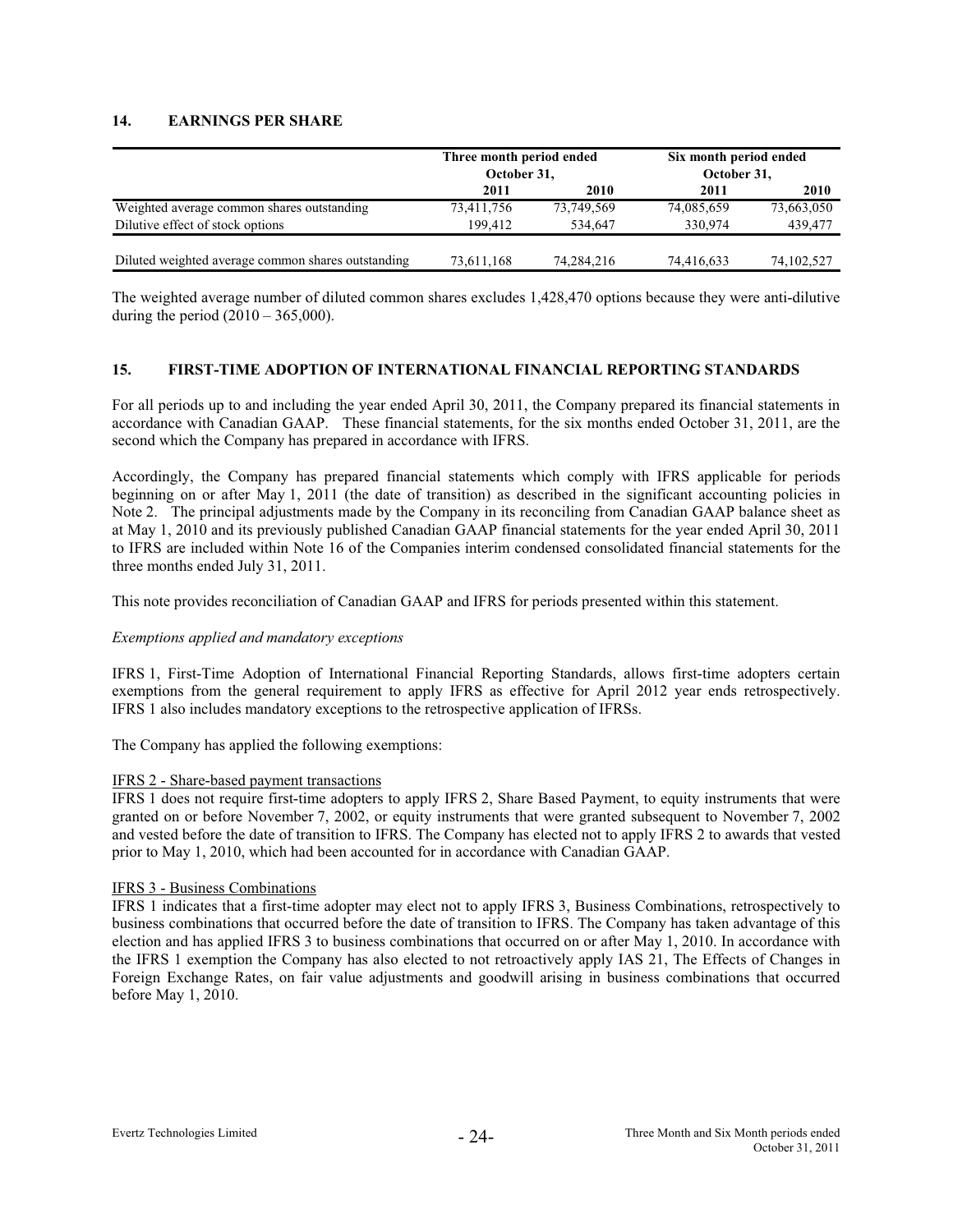# IAS 21 - Cumulative translation differences

IFRS 1 provides the option to reset the balance of the cumulative foreign currency translation adjustment to zero on the date of transition. The Company has chosen to apply this election and has eliminated the cumulative translation difference and has adjusted retained earnings by the same amount at the date of transition to IFRS. If, subsequent to adoption, a foreign operation is disposed of, the translation differences that arose before the date of transition to IFRS will not affect the gain or loss on disposal.

The Company has applied the following mandatory exceptions:

# *IAS 1 - Estimates*

In accordance with IFRS 1, an entity's estimates under IFRS at the date of transition to IFRS must be consistent with estimates made for the same date under previous GAAP, unless there is objective evidence that those estimates were in error. The Company's IFRS estimates as of May 1, 2010 are consistent with its Canadian GAAP estimates for the same date.

#### *Other exceptions*

The three remaining mandatory exceptions to the retrospective application of IFRSs relate to the de-recognition of financial assets and liabilities, hedge accounting and assets classified as held for sale and discontinued operations. The Company has determined that these mandatory exceptions have not had a material impact on the condensed consolidated financial statements.

IFRS employs a conceptual framework that is similar to Canadian GAAP. However, significant differences exist in certain matters of recognition, measurement and disclosure. While adoption of IFRS has not changed the Company's actual cash flows, it has resulted in changes to the Company's reported financial position and results of operations. In order to allow the users of the financial statements to better understand these changes, the Company's Canadian GAAP statement of earnings, statement of comprehensive income, statement of financial position and statement of cash flows for the year ended April 30, 2011 have been reconciled to IFRS, with the resulting differences explained.

|                                     |              | April 30,     |     | October 31, |
|-------------------------------------|--------------|---------------|-----|-------------|
|                                     | <b>NOTES</b> | 2011          |     | 2010        |
| Total equity under Canadian GAAP    |              | \$<br>371,704 | \$. | 344,917     |
| Adjustments                         |              |               |     |             |
| Property, plant and equipment       |              | 887           |     | 1,262       |
| Provisions                          |              | (320)         |     | (262)       |
| Long-term projects                  | 3            | 928           |     |             |
| Business combinations               |              | (172)         |     |             |
| Translation of income tax           | 5            |               |     |             |
| Non-controlling interest            | 6            | 1,550         |     | 1,344       |
| Functional currency                 | 8, 9         | (219)         |     | (255)       |
|                                     |              | 2,654         |     | 2,089       |
| Tax effect of the above adjustments |              | (599)         |     | (699)       |
| Total adjustment to equity          |              | 2,055         |     | 1,390       |
| Total equity under IFRSs            |              | \$<br>373,759 | S   | 346,307     |

Reconciliation of equity as at April 30, 2011 and October 31, 2010: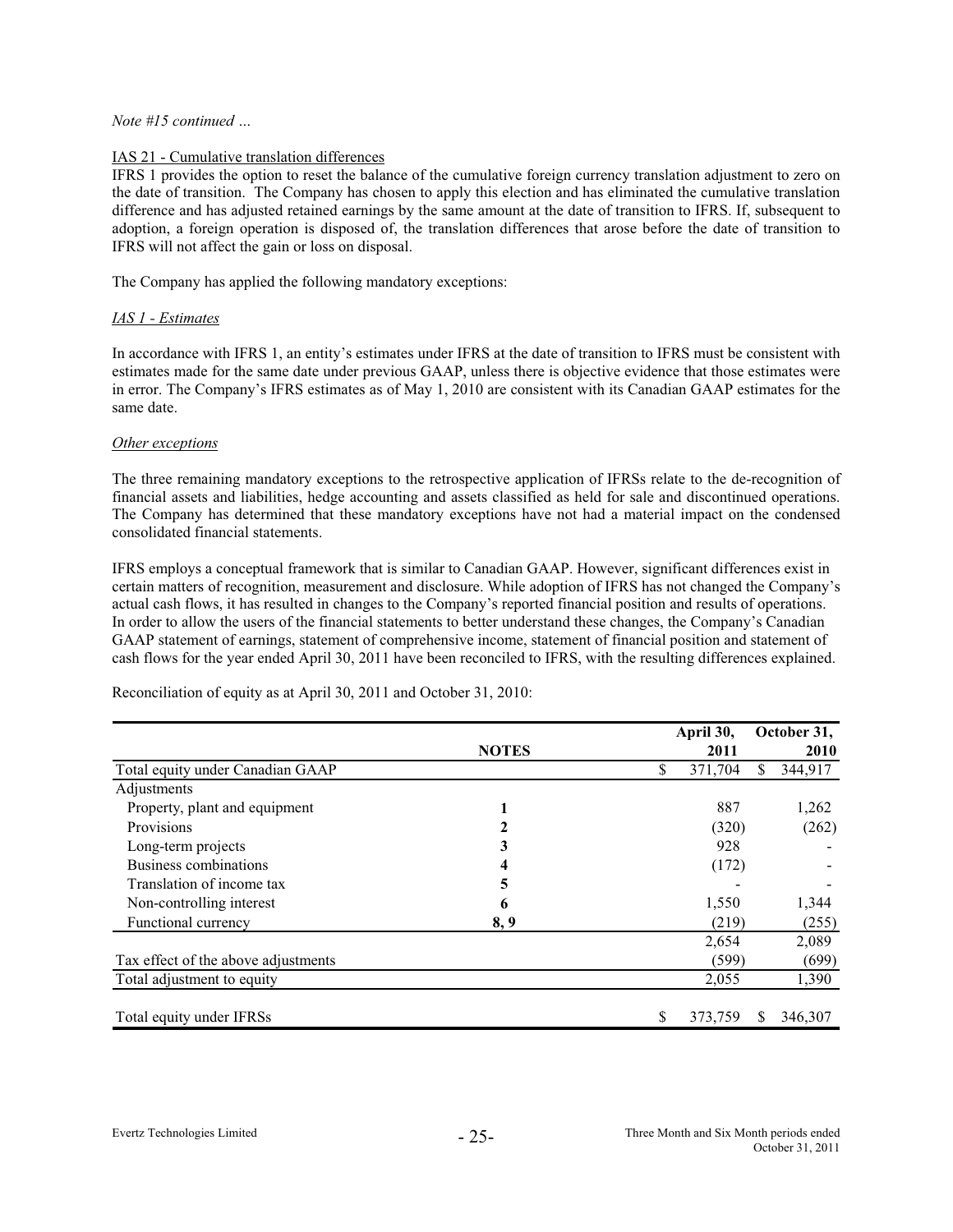|                                                |              | October 31,  | Six month Three month<br>period ended period ended<br>October 31, |  |
|------------------------------------------------|--------------|--------------|-------------------------------------------------------------------|--|
|                                                | <b>NOTES</b> | 2010         | <b>2010</b>                                                       |  |
| Total comprehensive income under Canadian GAAP |              | \$<br>42,134 | S.<br>21,267                                                      |  |
| Adjustments                                    |              |              |                                                                   |  |
| Property, plant and equipment                  |              | (299)        | (150)                                                             |  |
| Provisions                                     |              | (7)          |                                                                   |  |
| Long-term projects                             |              |              |                                                                   |  |
| <b>Business combinations</b>                   |              |              |                                                                   |  |
| Translation of income tax                      | 5            |              |                                                                   |  |
| Share based payments                           |              | 126          | 63                                                                |  |
| Functional currency                            | 8, 9         | (255)        | (258)                                                             |  |
|                                                |              | (435)        | (343)                                                             |  |
| Tax effect of the above adjustments            |              | 4            | (21)                                                              |  |
| Total adjustment to comprehensive income       |              | (431)        | (364)                                                             |  |
| Total comprehensive income under IFRSs         |              | S<br>41,703  | 20,903<br>S                                                       |  |

Reconciliation of comprehensive income for six months and three months ended October 31, 2010:

Notes to the financial statement reconciliations

- (1) has retroactively applied IAS 16, Property, Plant and Equipment, which requires the Company The Company to identify the significant components of its property, plant and equipment and depreciate these parts separately over their respective useful lives. The impact of the retroactive application of the increased componentization has resulted in an increase in the net book value of capital assets and retained earnings at the date of transition and an increase in subsequent amortization expense.
- (2) IAS 37, Provisions, Contingent Liabilities and Contingent Assets, requires separate disclosure of provisions on the face of the statement of financial position. This was not required under previous Canadian GAAP; therefore, all provisions were reclassified from accounts payable and accrued liabilities upon transition. Additionally, provisions as at May 1, 2010, as reported under Canadian GAAP, were re-assessed in accordance wi th the provisions of IAS 37. As a result of measurement differences between Canadian GAAP and IFRS, the Company increased its provision for site restoration costs.
- (3) IAS 11, Const ruction Contracts, requires revenues on projects which meet the definition of a construction contract to be measured using the percentage of completion method. The Company has identified certain long-term contracts which meet the definition of constructions contracts for which no revenues were previously rec ognized until shipment and transfer of title to customers were completed. The recognition method relatin g to these contracts has been restated to reflect the percentage of completion method.
- (4) The Company has elected under IFRS 1 not to apply IFRS 3 retrospectively to business combinations that occurred prior to May 1, 2010. Accordingly, the Company has continued with the same accounting treatment for business combinations completed before that time under Canadian GAAP. For all business combinations with IFRS 3. Under IFRS 3 all acquisition related transaction costs are expensed as incurred, as opposed to Canadian GAA P where the costs are capitalized during the purchase price allocation. that occurred on and subsequent to May 1, 2010 all business acquisitions were accounted for in accordance